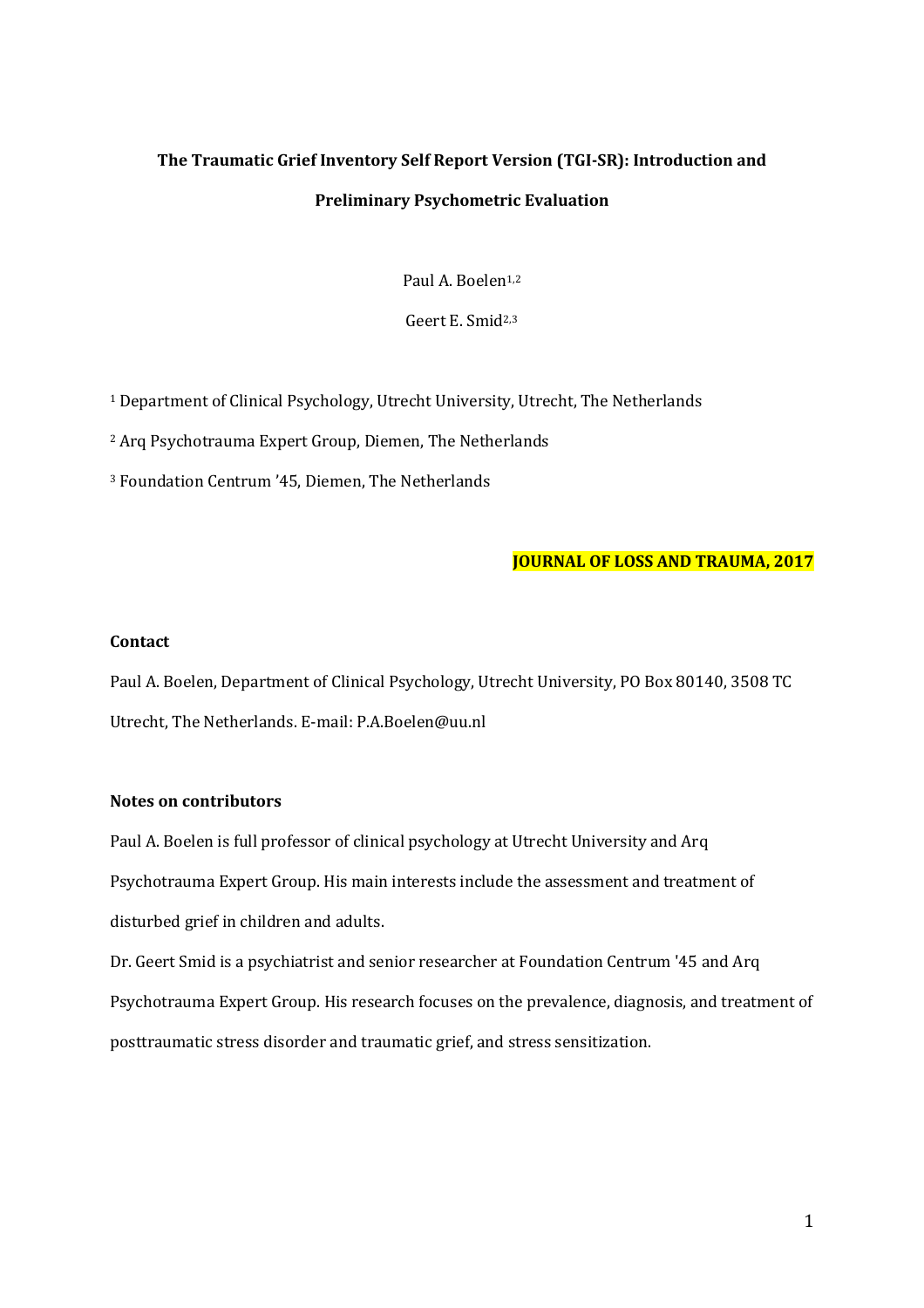#### **Abstract**

Persistent Complex Bereavement Disorder (PCBD) is a disorder of grief newly included in the "Emerging measures and models" section of the fifth edition of the Diagnostic and Statistical Manual of Mental Disorders (DSM-5). Prolonged Grief Disorder (PGD) is a disorder with similar symptoms, likely to be included in the forthcoming eleventh edition of the International Classification of Diseases (ICD-11). We developed the Traumatic Grief Inventory Self-Report version (TGI-SR), an 18-item measure, for the assessment of symptoms of PCBD and PGD in clinical and research settings. This study was an initial attempt to evaluate psychometric properties of the TGI-SR. To this end, the measure was administered to 327 patients of a mental health institute specialized in the treatment of psychopathology associated with loss and trauma. We found evidence that items of the TGI-SR (all 18 items, as well as the selection of 17 items representing PCBD criteria, and 11 items representing PGD criteria) loaded on one dimension. The TGI-SR demonstrated strong internal consistency. Elevated scores on the TGI-SR were significantly correlated with elevated scores on indices of psychopathology and lower quality of life, attesting to the concurrent validity. Receiver operation characteristic (ROC) analyses of the TGI-SR total score against provisional diagnoses of PCBD and PGD yielded a high area under the curve index suggesting that the TGI-SR total score can be used as an indicator for probable diagnoses of both PCBD and PGD. Results of this study provide initial evidence that PCBD and PGD symptoms may be readily and reliably measured using the TGI-SR. *Keywords:* Prolonged-Grief-Disorder; Persistent-Complex-Bereavement-Disorder; assessment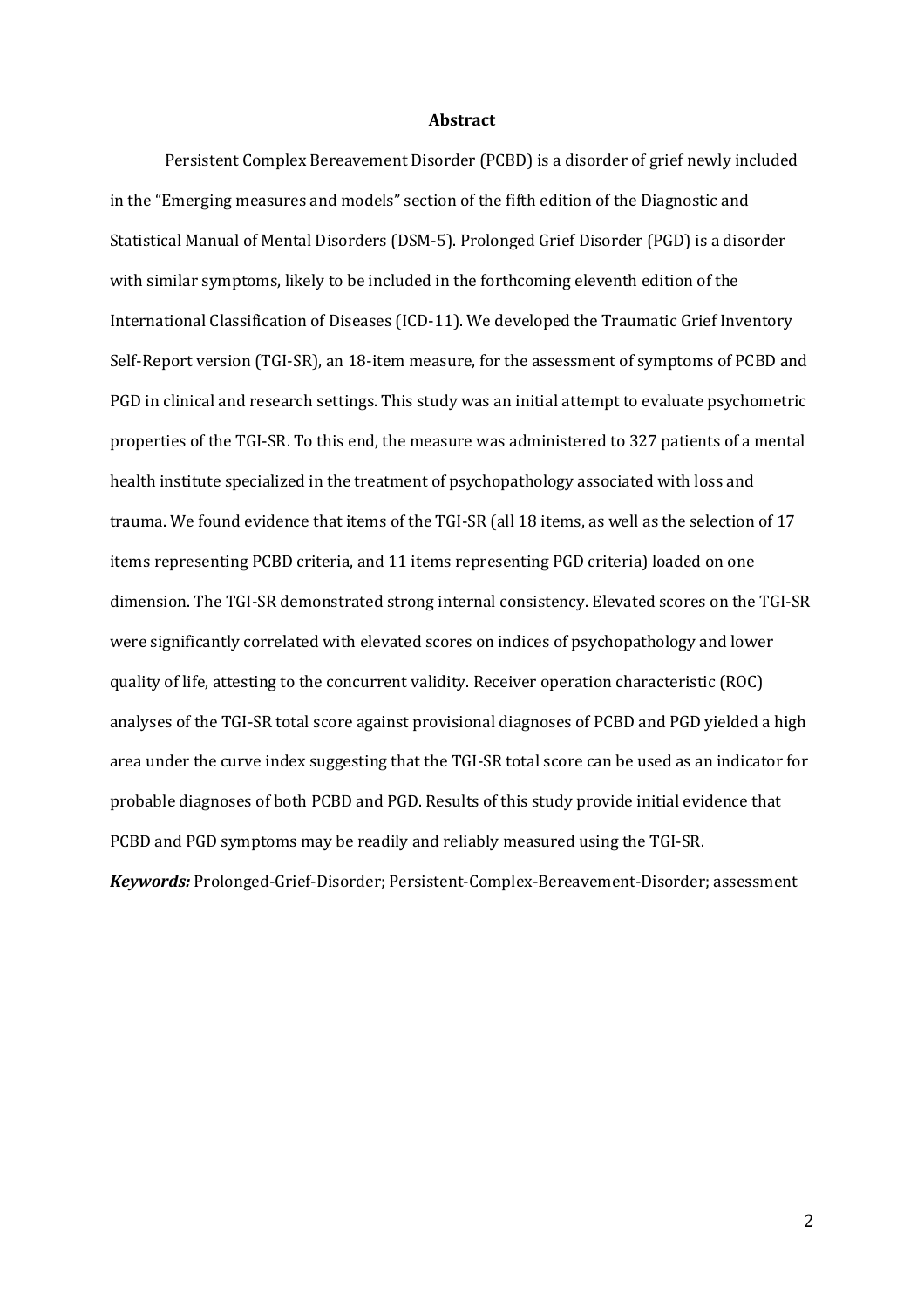# **The Traumatic Grief Inventory Self Report Version (TGI-SR): Introduction and Preliminary Psychometric Evaluation**

Since the mid-1990s there is growing evidence that, in a significant minority of individuals confronted with the death of a loved one, acute symptoms of grief do not diminish but instead spiral into persistent and chronically debilitating grief-reactions (Prigerson et al. 1995, 2009; Shear, 2015). This evidence has culminated in proposals to include disorders of grief in psychiatric classification systems such as the Diagnostic and Statistical Manual of Mental Disorders (DSM, APA, 2013) and Internal Classification of Diseases (ICD, e.g., WHO, 1992). Specifically, in 2009, Prigerson et al. (2009) proposed criteria for Prolonged Grief Disorder (PGD) for inclusion in the fifth edition of the DSM and eleventh edition of the ICD. PGD criteria included persistent separation distress, combined with cognitive, emotional, and behavioural symptoms (including difficulties to accept the loss, to move beyond the loss, and engage in fulfilling activities) coupled with functional impairment beyond 6 months post-loss. In a shortened version, these criteria will likely indeed be included in the forthcoming ICD-11 (Maercker et al., 2013). In 2011, Shear et al. (2011) proposed criteria for Complicated Grief (CG). These criteria overlap with criteria for PGD but include additional symptoms such as loneliness, troubling rumination, and emotional or physiological reactivity. Based on proposals for PGD and CG, DSM-5 introduced criteria for Persistent Complex Bereavement Disorder (PCBD) representing a mixture of PGD and CG (APA, 2013, see also Boelen & Prigerson, 2012; Wakefield, 2012). PCBD is included in the "Emerging measures and models" section of DSM-5 and can be formally classified as "Other specified trauma- and stressor related disorder".

Given the importance of ICD and DSM in clinical psychology and psychiatry, in the years to come, criteria for PGD and PCBD will likely be most frequently used as operationalizations of non-normative, debilitating grief. There is a need for a self-report instrument for the assessment of these criteria. Different measurement-instruments have been developed to assess symptoms of grief; yet, none include criteria of both PGD and PCBD. For instance, the most widely used instrument to assess symptoms of grief associated with impairment is the 19-item Inventory of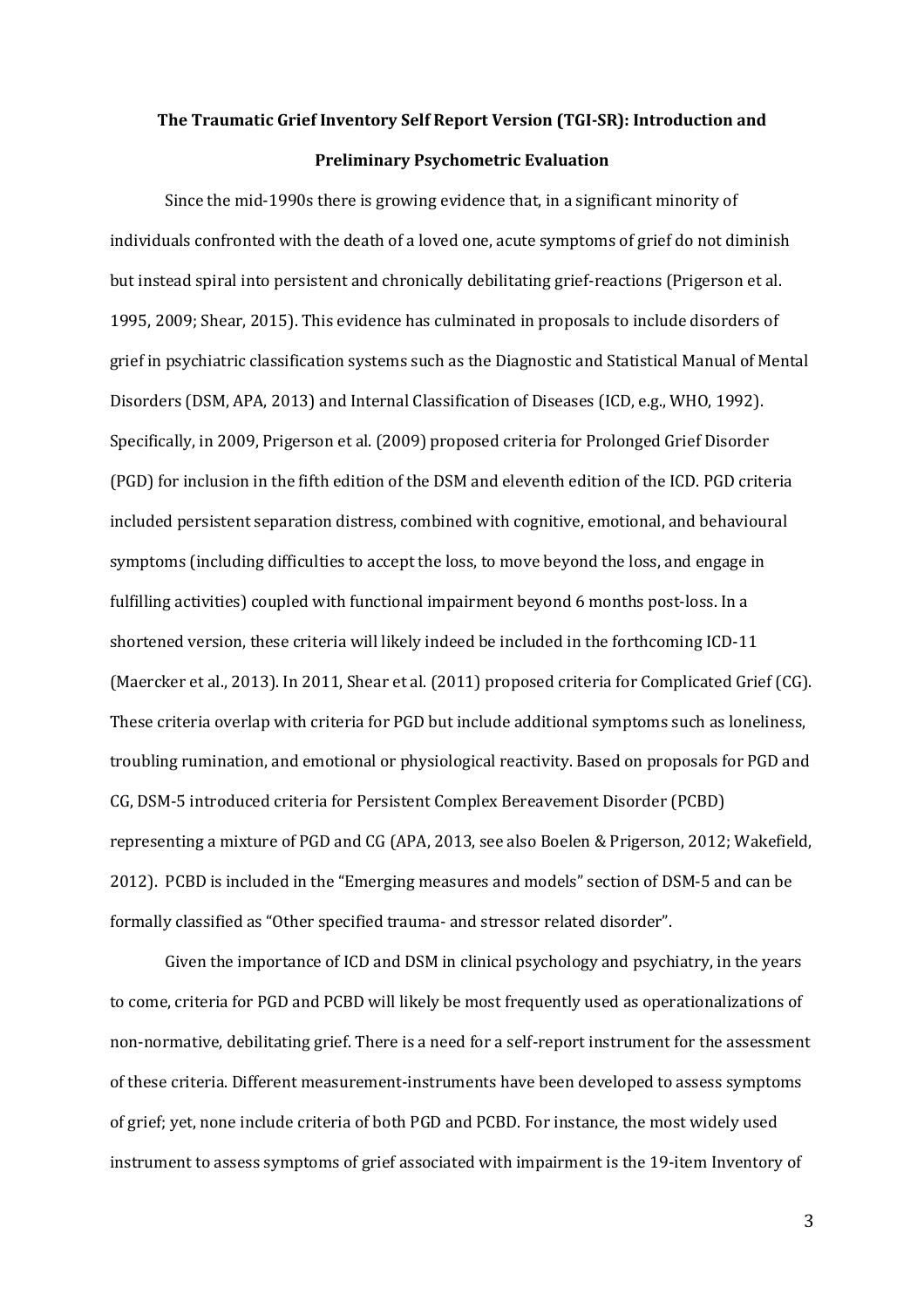Complicated Grief (ICG; Prigerson et al., 1995), followed up by extended versions, including the 34 item revised ICG (ICG-R; Prigerson & Jacobs, 2001). Although the ICG and ICG-R are both well-validated instruments, some of the PCBD criteria (e.g., "difficulty in positively reminiscing about the deceased,'' ''maladaptive appraisals about oneself in relation to the deceased or the death (e.g., self-blame),'' ''a desire not to live in order to be with the deceased") are not included in these instruments. Recently, Lee (2015) introduced the "Persistent Complex Bereavement Inventory", a promising new measure that was designed to assess PCBD, but not PGD.

In the Netherlands, we developed the Traumatic Grief Inventory Self-Report version (TGI-SR) in order to be able to assess symptoms of PGD and PCBD in clinical and research settings. Table 2 shows the 18 items included in the TGI-SR. The TGI-SR includes all 16 symptoms of PCBD, one additional symptom of PGD that is not part of the PCBD criteria (i.e. item 12: "feeling stunned/shocked"), and one item tapping "functional impairment" (i.e. item 13), included in both criteria for PCBD and PGD. The TGI-SR can be used for a variety of purposes, including: (i) screening individuals for PCBD and PGD, (ii) monitoring changes in symptoms of PCBD and PGD in the context of treatment of research, and (iii) making a provisional PCBD diagnosis and/or a provisional PGD-diagnosis.

In the naming of the instrument, we sought to prevent the terms prolonged, complicated, or persistent, to avoid the suggestion that the instrument was exclusively designed to measure PGD put forth by Prigerson et al. (2009), CG put forth by Shear et al. (2011), and PCBD, now included in DSM-5 (APA, 2013). We decided to use the term "traumatic grief", also used by Prigerson et al. (1999) in earlier conceptualizations of problematic grief, because this adequately captures that the scale was designed to tap into symptoms that may emerge when the loss itself is a "separation trauma".

The aim of the current study was to introduce the TGI-SR and to conduct a preliminary psychometric evaluation, using data from 327 patients from a mental health care institute in the Netherlands, providing specialized care for psychopathology associated with loss and trauma. The patients completed the TGI-SR, together with measures tapping different psychological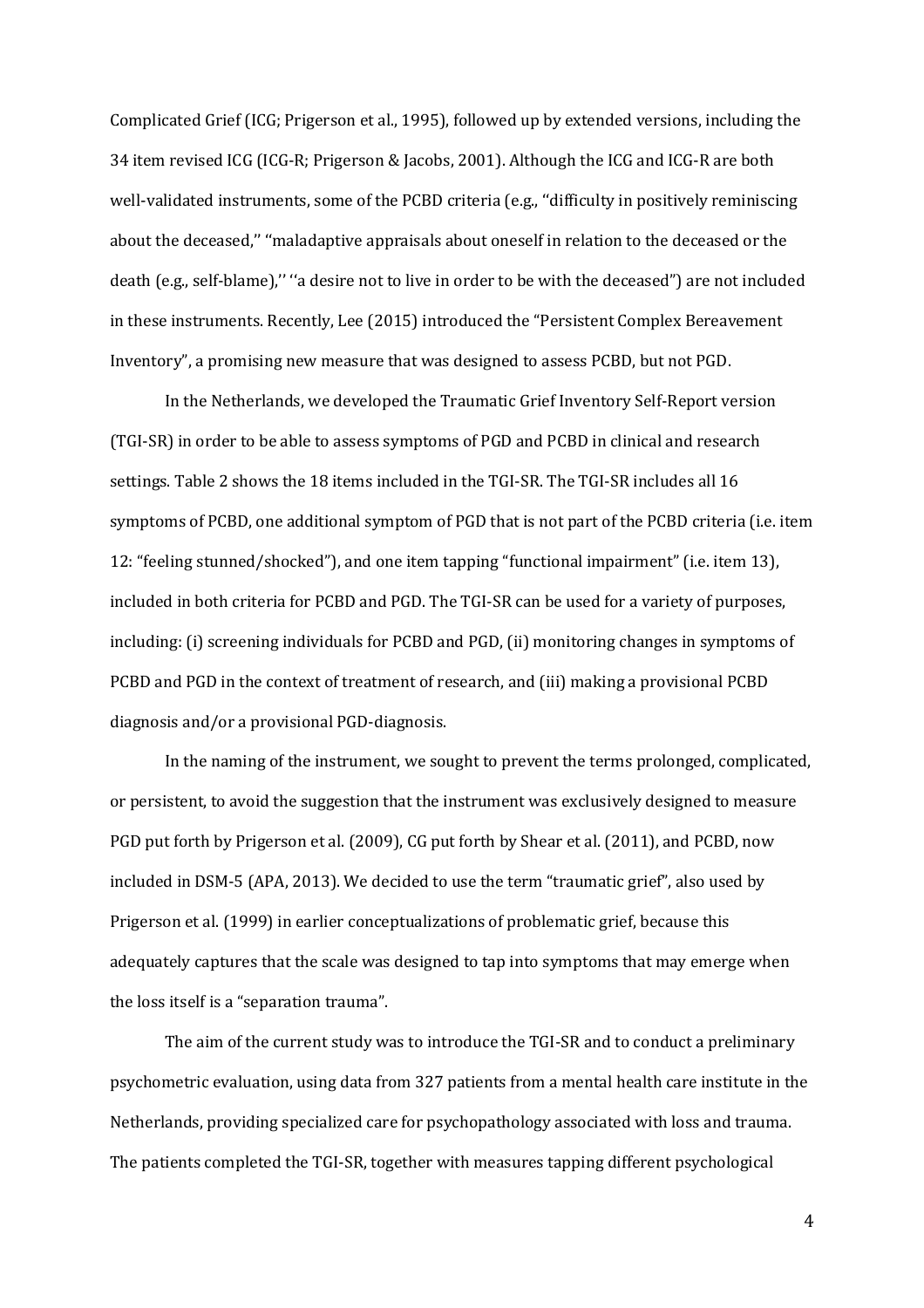symptoms and aspects of quality of life. Using these data, we first examined the factor structure of the TGI-SR. Second, we examined its internal consistency. Third, we examined the concurrent and construct validity. With respect to the concurrent validity we expected (elevated) TGI-SR scores to be significantly associated with (elevated) indices of psychopathology and (lower) quality of life. With respect to the construct validity, we expected scores on the TGI-SR to be higher among participants confronted with unnatural/violent losses (due to e.g., homicide, or accidents) compared to those confronted with natural losses (due to illness)—in keeping with prior evidence that unnatural/violent losses cause more intense emotional distress (Kristensen, Weisæth, & Heir, 2012). We also anticipated that TGI-SR scores were higher for participants who reported that they had been confronted with more than one loss, compared to participants who reported having experienced one loss. Fourth, to evaluate discriminant validity, we examined the distinctiveness of symptoms tapped by the TGI-SR from symptoms of depression. Fifth, we examined percentages of participants meeting criteria for provisional diagnoses of PCBD and PGD based on scores on the TGI-SR items, and used Receiver Operating Characteristics (ROC) to determine two cut-off cores on the TGI-SR, one for a provisional diagnosis of PCBD and the second for a provisional diagnosis of PGD. Finally, we explored the extent to which scores on the TGI-SR varied as a function of several socio-demographic variables.

#### **Methods**

#### *Participants and Procedure*

Data were available from 327 patients referred for treatment at Foundation Centrum '45, a specialised Dutch centre for diagnosis and treatment of psychopathology following loss and trauma. Specific populations include asylum seekers and refugees, military veterans, and police officers. Since 2014, the TGI-SR is routinely administered to patients at the start of treatment and at subsequent moments, for patients reporting that they experienced the death of one or more loved ones. For the present study, we used data from 327 patients, who all mastered Dutch sufficiently to complete Dutch versions of the TGI-SR and other questionnaires administered (addressed in the next section); patients completed questionnaires immediately at (*n* = 118) or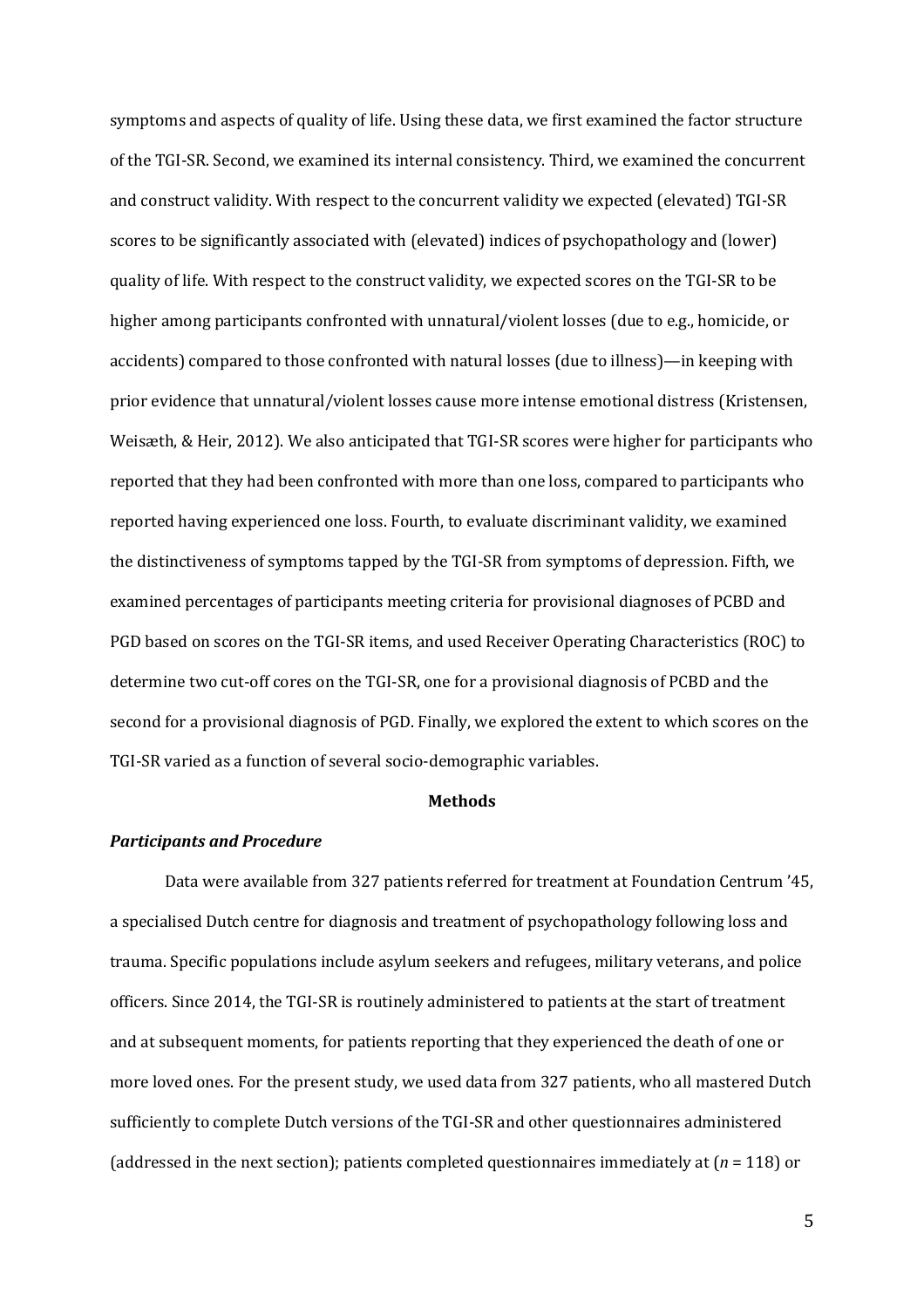1-3 months after (*n* = 209) admission to Foundation Centrum '45. Characteristics of the total sample are shown in Table 1. Most participants had suffered more than one loss. More than half of all participants had lost at least one loved one due to an unnatural cause. About a third were asylum seekers and refugees; another third were military veterans, police officers, ambulance personnel, and others confronted with loss and trauma during professional activities; still another third of all patients represented other groups (e.g., first and second generation WWII victims).

#### Table 1

#### *Measures*

For the purpose of the present study, we selected data from the TGI-SR, and from the Brief Symptom Inventory (BSI), and the World Health Organization Quality of Life BREF (WHOQOL-BREF) from the routinely administered set of questionnaires.

*Traumatic Grief Inventory Self-Report version (TGI-SR).* The TGI-SR was designed as a self-report measure of symptoms of PCBD proposed for DSM-5 (APA, 2013), and PGD, proposed for ICD-11 (Maercker et al., 2013; Prigerson et al., 2009). Table 2 shows which symptoms correspond to criteria for PCBD and PGD. As can be seen there, 16 items represent the 4 Criterion B items and 12 Criterion C items of PCBD; one item (item 13) assesses the functional disability criterion, represented in Criterion D from PCBD. The Table also shows the 11 items corresponding to criteria for PGD; specifically, item 3 corresponding to Criterion B, items 4 through 12 corresponding to the 9 so-termed "cognitive, behavioural, and emotional symptoms" from Criterion B, and item 13 tapping the functional impairment item from Criterion E of PGD.

Most of the items of the TGI-SR, except items 15-17, were taken from the frequently used 19-item Inventory of Complicated Grief (ICG; Prigerson, Maciejewski et al., 1995; Prigerson et al., 2009) and its slightly extended version Inventory of Complicated Grief-Revised (ICG-R; Prigerson & Jacobs, 2001) with permission from the principal author of these scales (Prigerson). The ICG and ICG-R have both been validated in Dutch (e.g., Boelen, Van den Bout, De Keijser, & Hoijtink, 2003; Wijngaards-de Meij et al., 2005). Items 15, 16, and 17 were newly developed to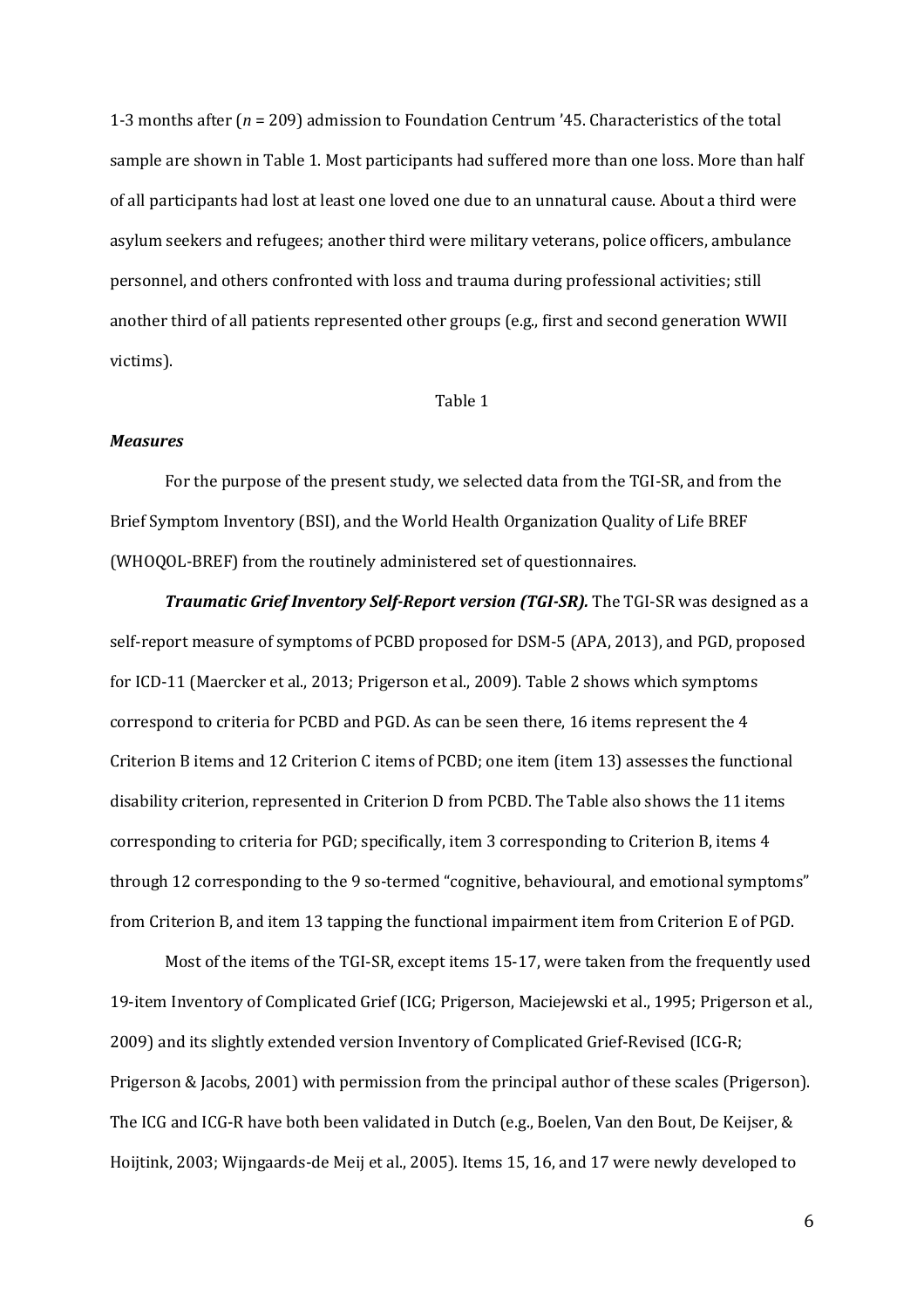tap three PCBD symptoms not included in the ICG and ICG-R. Initial versions of these items were formulated based on DSM-5 descriptions of these symptoms; their content was subsequently judged by expert clinicians, leading to small changes in phrasing. The instructions ask respondents to keep in mind the one particular loss that currently was most frequently on their mind or was considered to be the most distressing loss (in case they had experienced more than one loss) and then to rate the extent to which they experienced the 18 symptoms listed during the preceding month on 5-point scales: 1="never", 2="rarely" 3="sometimes", 4="frequently", 5="always".

There are at least five ways the TGI-SR can be scored. First, a *total TGI-SR score*, providing an index of the severity of potentially problematic grief can be obtained by summing the 18 items. Secondly, a *"total PCBD symptom severity score"* (range 17-85) can be obtained by summing the scores for items 1-11 and 13-18. Thirdly, a *"total PGD symptom severity score"* (range 11-55) can be obtained by summing the scores for items 3-13. Fourthly, a *"provisional PCBD diagnosis"* can be made by treating each item rated as 4="frequently" or 5="always" as a symptom endorsed and then follow the DSM-5 based diagnostic rule which requires endorsement of (i) >1 Criterion B item (items 1, 2, 3, 14), (ii) >6 Criterion C items (items 4-11 and 15-18), and (iii) the Criterion D item (item 13). Fifthly, a *"provisional PGD diagnosis"* can be made by treating each item rated as 4="frequently" or 5="always" as a symptom endorsed and then follow Prigerson et al.'s (2009) diagnostic rule which requires endorsement of (i) the Criterion B item (item 3), (ii) >5 Criterion C items (items 4-12), and (iii) the Criterion E item (item 13).

*Brief Symptom Inventory (BSI).* The BSI (Derogatis & Melisaratos, 1983; Dutch version De Beurs, 2004) is a 53-item self-report measure of psychopathology modelled after the Symptom Checklist-90-R (SCL-90-R; Derogatis, 1983). Respondents are instructed to endorse the degree to which they experienced 53 symptoms in the past 7 days on 5-point scales ranging from 0="not at all" to 4="extremely". Apart from an overall psychopathology measure—obtained by summing scores on all items—the BSI measures nine symptom dimensions (i) somatization,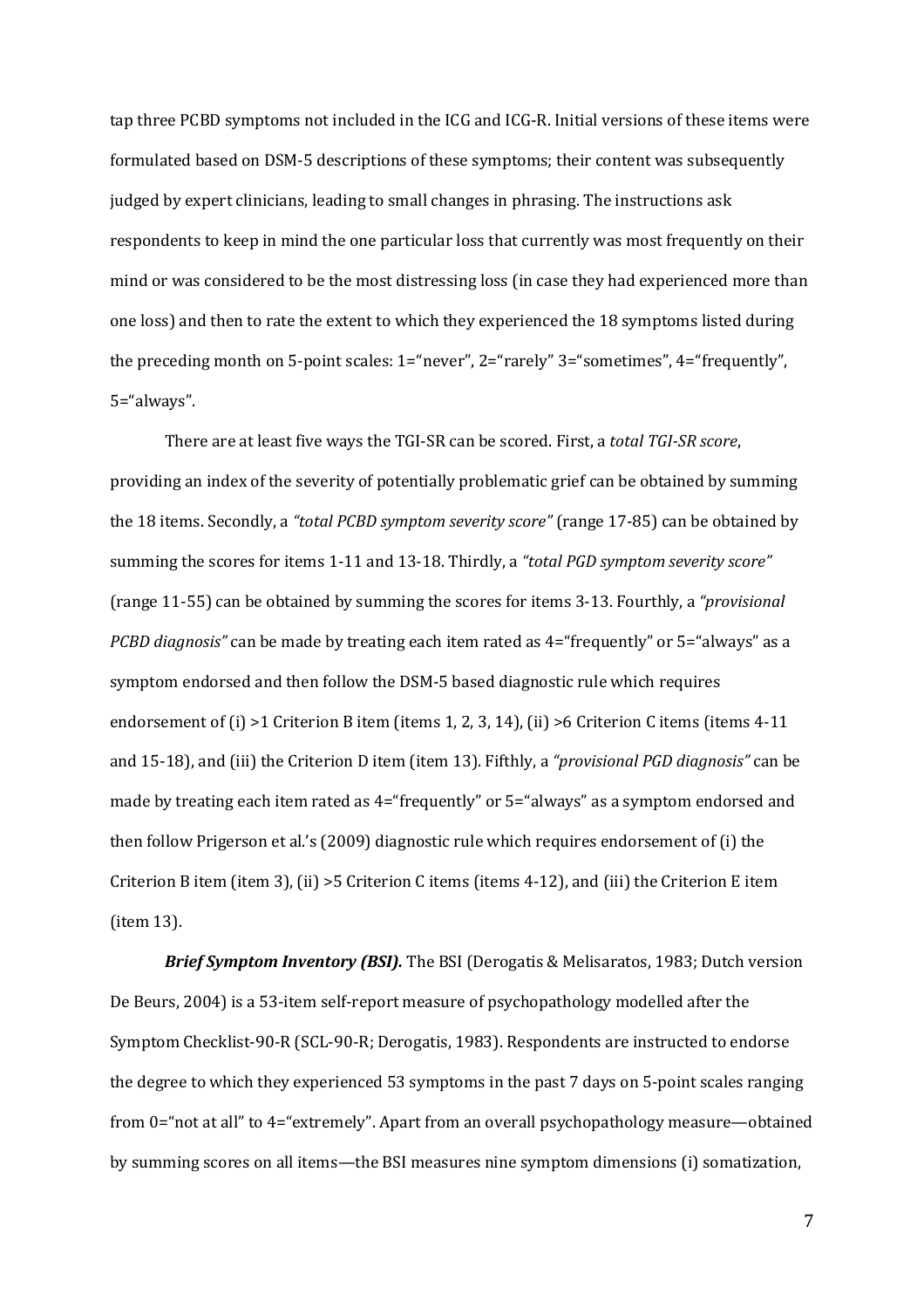(ii) obsessive-compulsivity, (iii) interpersonal sensitivity, (iv) depression, (v) anxiety, (vi) hostility, (vii) phobic anxiety, (viii) paranoid ideation, and (ix) psychoticism.

#### *World Health Organization Quality of Life BREF (WHOQOL-BREF).* The WHOQOL-

BREF (Skevington, Lotfy, & O'Connell, 2004) is a 26 item measure tapping four broad domains of quality of life: physical health (e.g., sleep, mobility), psychological health (e.g., positive and negative feelings), social relationships (e.g., social support), and environment (e.g., financial resources, safety). These are scored such that higher scores reflect better quality of life. Items are rated on different 5-point scales (some ranging from "never" to "always", others raging from "dissatisfied" to "satisfied").

## **Results**

## *Factor Structure of the TGI-SR*

To examine the dimensionality of the TGI-SR, three exploratory factor analyses (EFA) were conducted, a first including all 18 items, a second including the 17 items of the PCBD criteria, and a third including the 11 items of the PGD criteria (see Table 2). Analyses were performed using Mplus (Version 7.3; Muthén & Muthén, 1998-2015), using the default geomin rotation, allowing for factor to be correlated.

The first EFA (with all 18 items) generated two factors with eigenvalues greater than 1.0 (i.e. 10.021 and 1.150, respectively). The first factor accounted for 55.67% and the second factor for 6.39% of the explained variance. In the two-factor solution, items 4, 7 and 18 loaded strongly and significantly on the second factor. Yet, it was deemed difficult to interpret these items as representing one singly latent factor. Moreover, some other items loaded highly and significantly on both factors. In the one factor solution, geomin rotaded loadings were all high (>.50) and statistically significant. Hence, the one factor solution was retained. The EFA using the 17 PCBD items yielded similar results. Two factor with eigenvalues greater than 1.0 (9.45 and 1.12, respectively) emerged, the first accounting for 55.59% and the second for 6.59% of the variance. Again, some of the items had high loadings on a second factor (e.g., items 4, 6, 7, 15, 16 and 18) whereas other items (e.g., items 8, 13 and 14) cross-loaded on both factors. In the one factor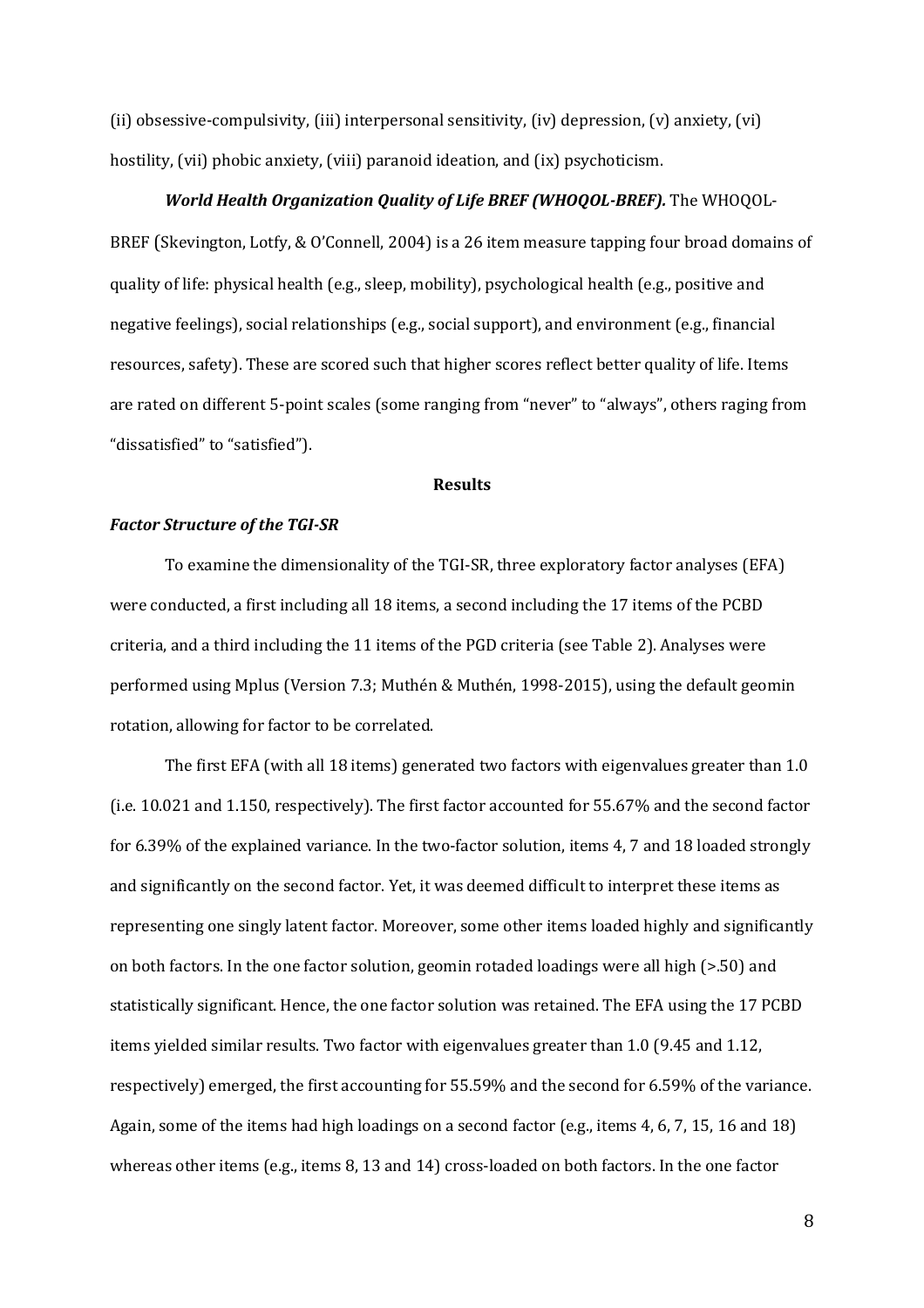solution, geomin rotaded loadings were all high (>.50) and statistically significant. Taking into account the difficult interpretability of the two-factor model, the one factor solution was retained. The EFA using the 11 PGD items yielded one eigenvalue greater than one (i.e., 6.67), accounting for 60.61% of the variance; geomin rotaded loadings were all high (>.58) and significant. Thus, the one factor solution seemed most appropriate with the present sample. Table 2 shows geomin rotated factor loadings for all one-factor models.

#### Table 2

## *Reliability of the TGI-SR*

Consistent with the findings of the EFA, the Cronbach's alpha of the TGI-SR (with all 18 items) was .95. The internal consistency of the 17 PCBD items was also .95. The internal consistency of the 11 items representing PGD criteria was .93. In none of these three combinations of items (18 items, 17 items, or 11 items) did the alpha increase with the deletion of one of the items.

## *Concurrent validity*

Table 3 shows correlations of the TGI-SR scores (including the summed 18 items, the summed 17 PCBD items, and the summed 11 PGD items) with the subscales of the BSI and the WHOQOL-BREF. All correlations were statistically significant and in the expected direction, such that higher scores on the TGI-SR were associated with higher scores on indices of psychopathology (BSI) and lower scores on quality of life. These findings attest to the concurrent validity of the TGI-SR.

Table 3

## *Construct validity*

As a preliminary test of construct validity, the ability of the TGI-SR to discriminate between participants who reported having lost at least one relative to a violent/unnatural cause (*n*= 166) and participants who had not suffered violent loss was examined (*n*= 161). As would be expected based on prior research (e.g., Kristensen et al., 2012), the former group scored significantly higher than the latter group on the summed 18 items of the TGI-SR (*M* = 53.41, *SD* =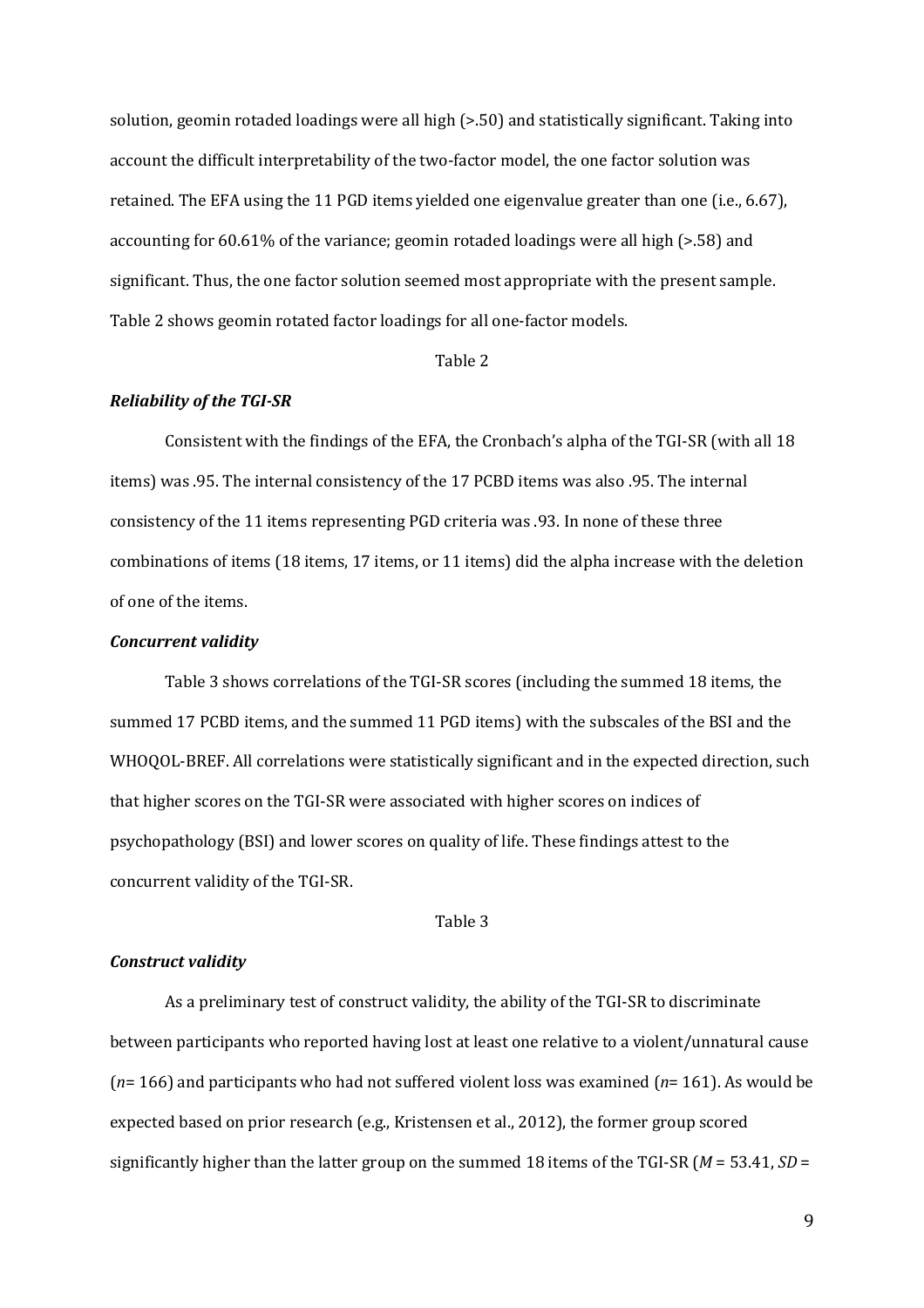16.56 vs. *M* = 42.04, *SD* = 15.51, *t*(325) = 11.47), the summed 17 PCBD items (*M* = 50.15, *SD* = 15.54 vs. *M* = 39.43, *SD* = 14.61, *t*(325) = 10.72), and the summed 11 PGD items (*M* = 33.49, *SD* = 10.63 vs. *M* = 26.09, *SD* = 10.56, *t*(325) = 7.41, all *p*s < .001).

We also tested the ability of the TGI-SR to discriminate between participants who reported having lost more than one close relative  $(n = 280)$  vs. participants reporting that they had suffered one loss  $(n = 47)$ . As anticipated, the former group scored significantly higher than the latter group on the summed 18 items of the TGI-SR  $(M = 49.36, SD = 16.64$  vs.  $M = 38.96, SD =$ 17.73, *t*(325) = 10.40), the summed 17 PCBD items (*M* = 46.26, *SD* = 15.63 vs. *M* = 36.59, *SD* = 15.78, *t*(325) = 9.66), and the summed 11 PGD items (*M* = 30.80, *SD* = 10.96 vs. *M* = 24.8, *SD* = 10.83, *t*(325) = 60.60, all *p*s < .001).

# *Prevalence rates of participants meeting criteria for a "provisional PCBD diagnosis" and a "provisional PGD diagnosis"*

Using the scoring rules defined above (see Method section), we found that  $n = 58$ (17.7%) of all participants met criteria for a "provisional PCBD diagnosis" and *n* = 56 (17.1%) of all participants met criteria for a "provisional PGD diagnosis". The pairwise agreement of these provisional diagnoses yielded a Kappa of .92, reflecting "almost perfect agreement" (Landis & Koch, 1977).

#### *Concurrent validity of "provisional PCBD diagnosis" and "provisional PGD diagnosis"*

Next, we examined the concurrent validity of the provisional diagnoses, in terms of their ability to distinguish between people with different scores on the BSI and WHO-QOL BREF, tapping different aspects of psychopathology and quality of life, respectively. In Table 4, scores on these measures for participants meeting and not meeting criteria for a "provisional PCBD diagnosis" and for participants meeting and not meeting criteria for a "provisional PGD diagnosis" are shown. As can be seen, a positive provisional PCBD diagnosis and a positive provisional PGD diagnosis were both associated with higher scores on all BSI scales and all WHO-QOL-BREF scales.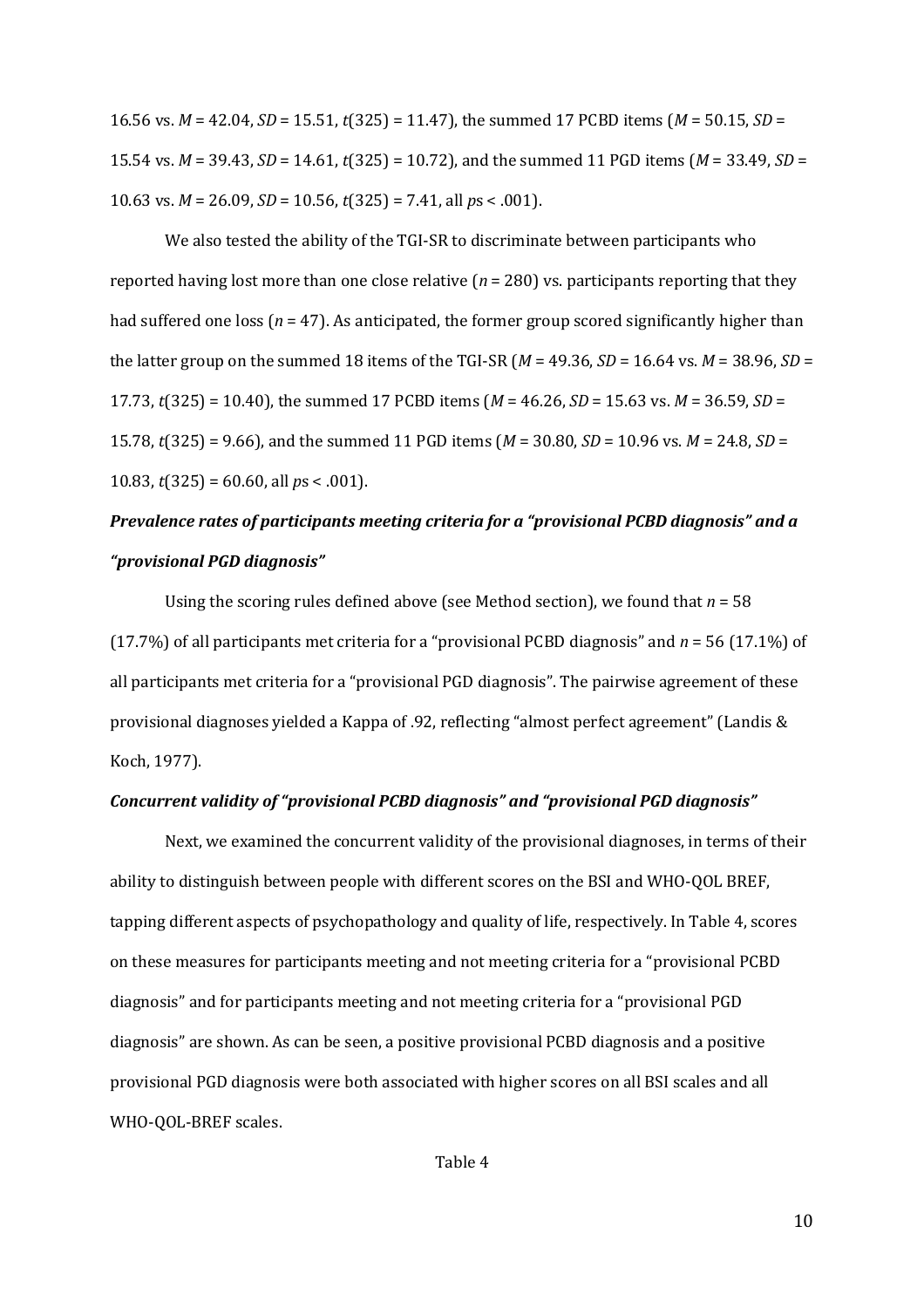### *Discriminant validity*

We used confirmatory factor analyses, implemented in Amos 23 (Arbuckle, 2014), to examine the distinctiveness of symptoms tapped by the TGI-SR from six symptoms of depression included in the BSI depression subscale. Specifically, we compared the fit of a one-factor model with all items from the TGI-SR and depression loading on a single factor, with a two-factor model with items loading on distinct grief and depression factors. Outcomes showed that the one factor model had a poor fit to the data (e.g., TLI = .71, CFI = .74, RMSEA = .13). The twofactor model with two distinct correlated factors fit significantly better than the unitary model (χ<sup>2</sup> difference = 782.6, Δdf = 1, *p* < .001) and had marginally acceptable fit estimates (CFI =.89, TLI = .88, RMSEA = .082). Modification indices indicated that correlations existed between the error terms of items 1 and 14 (both referring to intrusive symptoms) and items 2 and 3 (referring to emotional distress); fit estimates improved to an acceptable level when we allowed the error terms of these items to be correlated (CFI =.90, TLI = .91, RMSEA = .078). Similar outcomes were obtained using the 17 PCBD items of the TGI-SR, with the one-factor having a poor fit (e.g., TLI = .71, CFI = .73, RMSEA = .134) and the two-factor model fitting better ( $\chi^2$ difference = 773.1, Δdf = 1, *p* < .001). Fit estimates were marginally good (CFI =.88, TLI = .89, RMSEA = .084) and again passed the threshold for acceptable model fit when error terms of items 1 and 14 and 2 and 3 were allowed to be correlated (CFI =.90, TLI = .91, RMSEA = .078. Similar outcomes were also found using the 11 PGD items of the TGI-SR; the one-factor fit poorly (e.g., TLI = .66, CFI = .77, RMSEA = .17). The two-factor model fit significantly better ( $\chi^2$ difference = 798.1, Δdf = 1, *p* < .001) and had acceptable model fit (CFI =0.94, TLI = 0.92, RMSEA  $=.081$ ).

#### *Determination of Provisional Cut-off Scores*

We used Receiver Operating Characteristic analysis (ROC-analysis; e.g., Fletcher, Fletcher, & Wagner, 1996; Swets, 1988) to determine the cut-off scores on the TGI-SR that best distinguished between participants who did and did not meet criteria for a provisional PCBD diagnosis, and between participants who did and did not meet criteria for a provisional PGD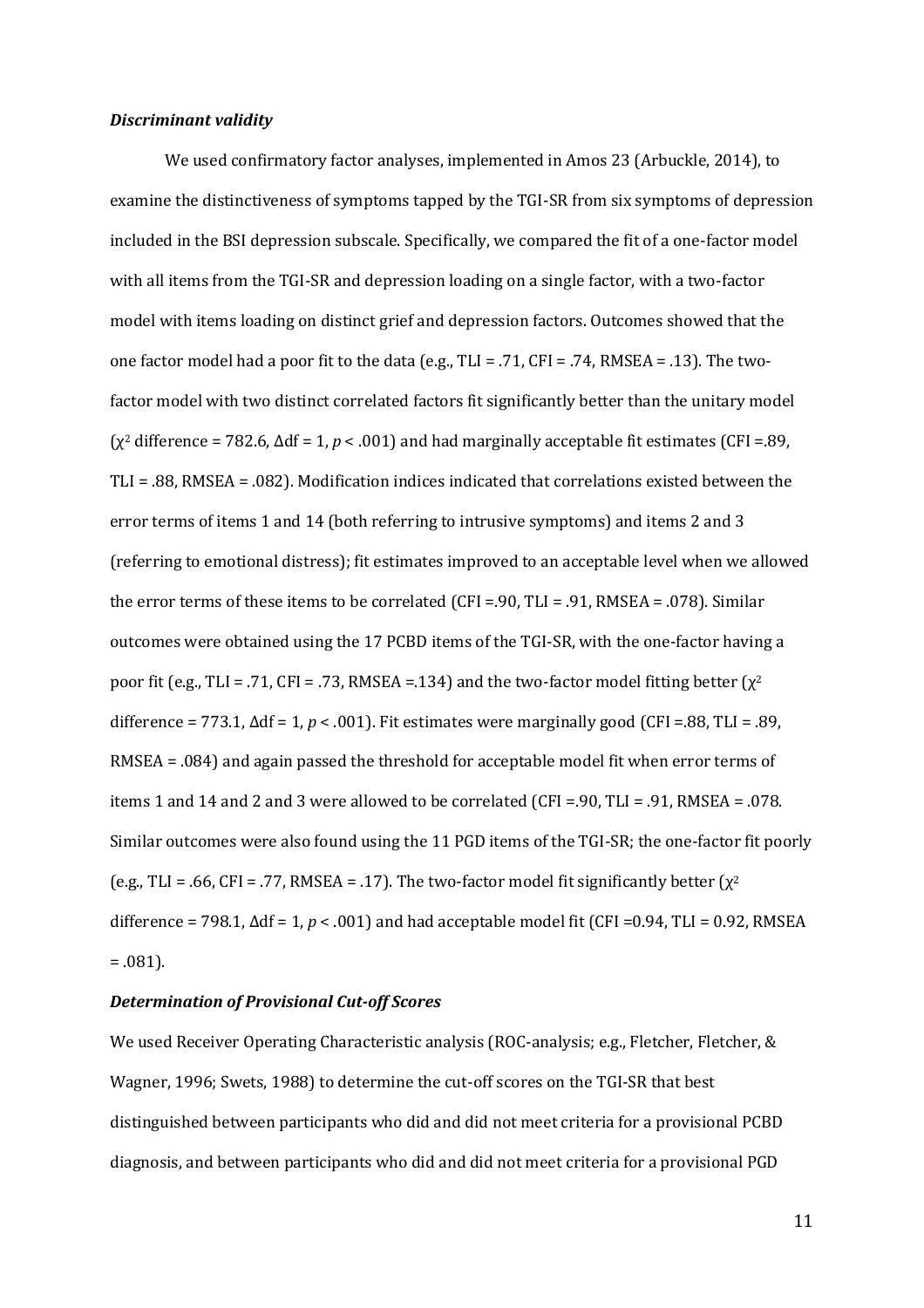diagnosis. We felt it could be useful to be able to get a rapid impression of possible "PCBDcaseness" and "PGD-caseness" based on the summed total score of the TGI-SR, without using the complex diagnostic algorithms, described earlier—particularly for professionals employing the TGI-SR in clinical practice. Of note, cut-off scores on a self-report instrument only serve the aim of informing the clinician and should never be used to replace the results of a thorough clinical (interview-based) evaluation.

ROC-analyses (results of which are summarized in Table 5) showed that a score of  $\geq 61$ optimally classified participants as meeting or not meeting the criteria for PCBD-caseness (Area Under the Curve, AUC = 0.99 (95% CI: 0.98-0.99)). Using this cut-off score, the TGI-SR correctly classified 58 of the 58 participants meeting criteria for a "provisional PCBD diagnosis", pointing at a sensitivity of 100%. In addition, 244 out of 269 participants were correctly classified as not meeting criteria for PCBD, indicating a specificity of 91%. In total, 92% of the participants were classified correctly.

Similarly, a score of ≥61 optimally classified participants as meeting or not meeting the criteria for a provisional PGD diagnosis" ( $AUC = 0.98$  (95% CI: 0.97-0.99)). Using this cut-off score, the TGI-SR correctly classified 55 of the 56 participants with provisional PGD, pointing at a sensitivity of 98%. In addition, 244 out of 271 participants were correctly classified as not meeting criteria for PGD, indicating a specificity of 90%. In total, 91% of the participants were classified correctly.

### Table 5

#### *Differences in TGI-SR scores as a function of socio-demographic variables*

Scores on all summed 18 items of the TGI-SR, the summed 17 PCBD items, and summed 11 PGD items did not differ as a function of gender (all *t*'s < 1.12 all *p*s > .48) and did not differ between participants who had been to college/university vs. those with lower education (all *t*'s < 1.95, all *p*s > .052). Younger participants scored higher on the summed 18 items of the TGI-SR (*r* = -.14), the summed 17 PCBD items (*r* = -.14), and summed PGD items (*r* = -.16, all *p*s < .01). Scores differed significantly between the three patients groups; for the summed 18 items of the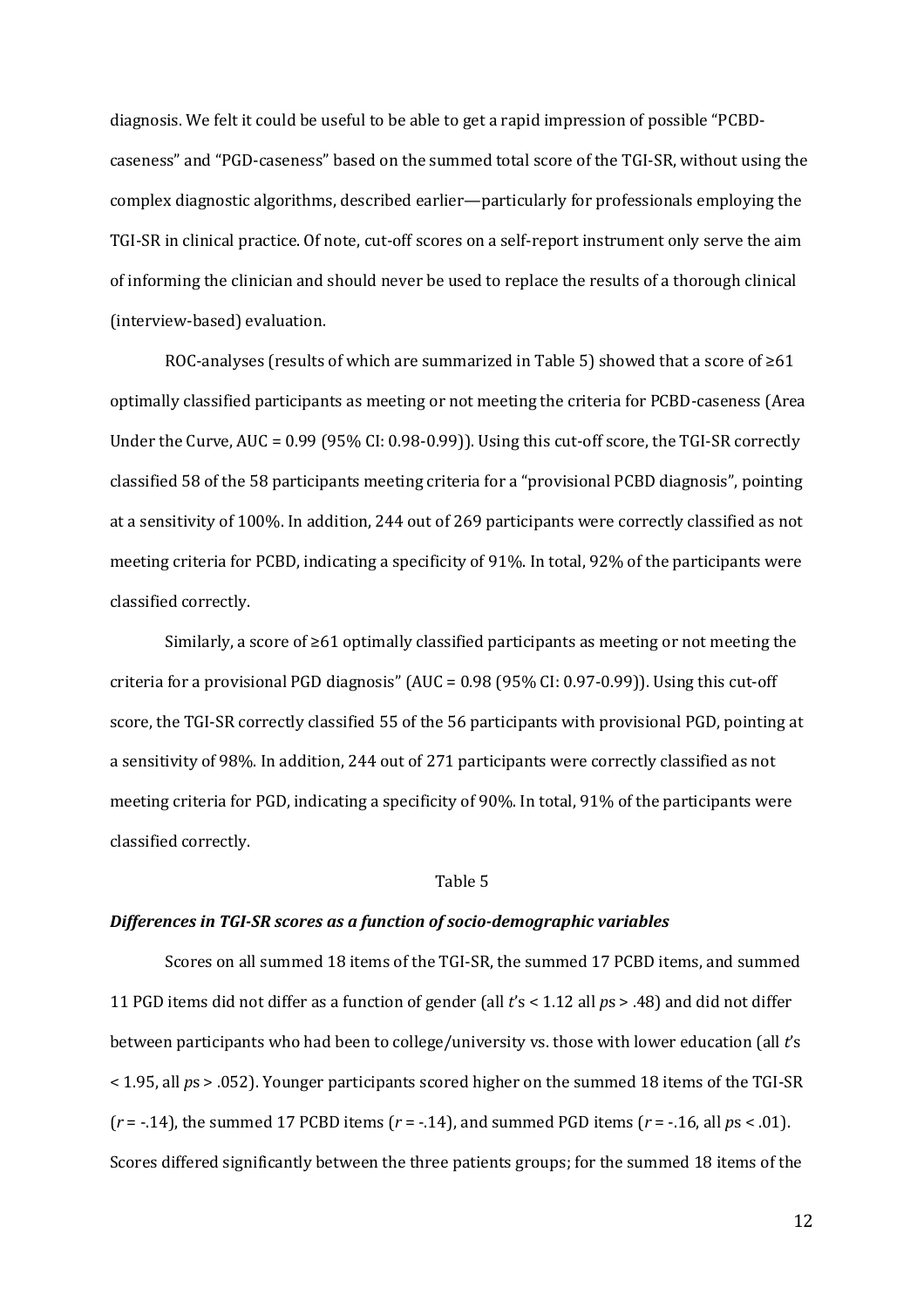TGI-SR, *F*(2, 325) = 36.10; for the summed 17 PCBD items, *F*(2, 325) = 36.64, and for the summed 11 PGD-items, *F*(2, 325) = 34.76 (all *p*s < .001). Post-hoc tests showed that refugees/asylum seekers scored significantly higher than the other two groups (*p*s < .001) whereas scores of these other two groups did not differ significantly (*p*s > .46).

## **Discussion**

The aim of this study was to introduce the TGI-SR as a new instrument for the assessment of symptoms of PCBD proposed for DSM-5 and PGD proposed for ICD-11. The instrument is different from existing instruments for the assessment of grief; for instance, it differs from the Texas Revised Inventory of Grief (TRIG; Faschingbauer, Zisook, & DeVaul, 1987) that was designed as a measure of normative, rather than non-normative grief, differs from the Inventory of Complicated Grief (Prigerson et al., 1995) that does not tap all symptoms of PCBD (e.g., wish to die to be with lost person, trouble positive reminiscing), and differs from Lee's (2015) "Persistent Complex Bereavement Inventory" that represents all PCBD symptoms, but not all PGD symptoms.

We administered the TGI-SR to 327 patients from a mental health care institute, specialized in the treatment of psychopathology associated with loss and trauma to be able to conduct a preliminary psychometric evaluation of the measure. Outcomes of our EFA indicated that the 18 items of the TGI-SR, the 17 items representing PCBD symptoms, and the 11 items representing PGD symptoms loaded on a single dimension of potentially problematic grief reactions. This is consistent with prior research showing such grief reactions to form a unitary construct (e.g., Boelen & Hoijtink, 2009; Prigerson et al., 1995). A further finding was that, in keeping with the findings from the EFA, the internal consistency of the 18 items of the TGI-SR, but also the selection of 17 PCBD items and selection of 11 PGD items, was strong.

We examined the associations of the TGI-SR scores with one measure tapping different dimensions of psychopathology, including depression, anxiety, and a second measure assessing aspects of quality of life. Associations were significant and in the expected directions such that higher scores on the TGI-SR (including all summed items, summed PCBD items, and summed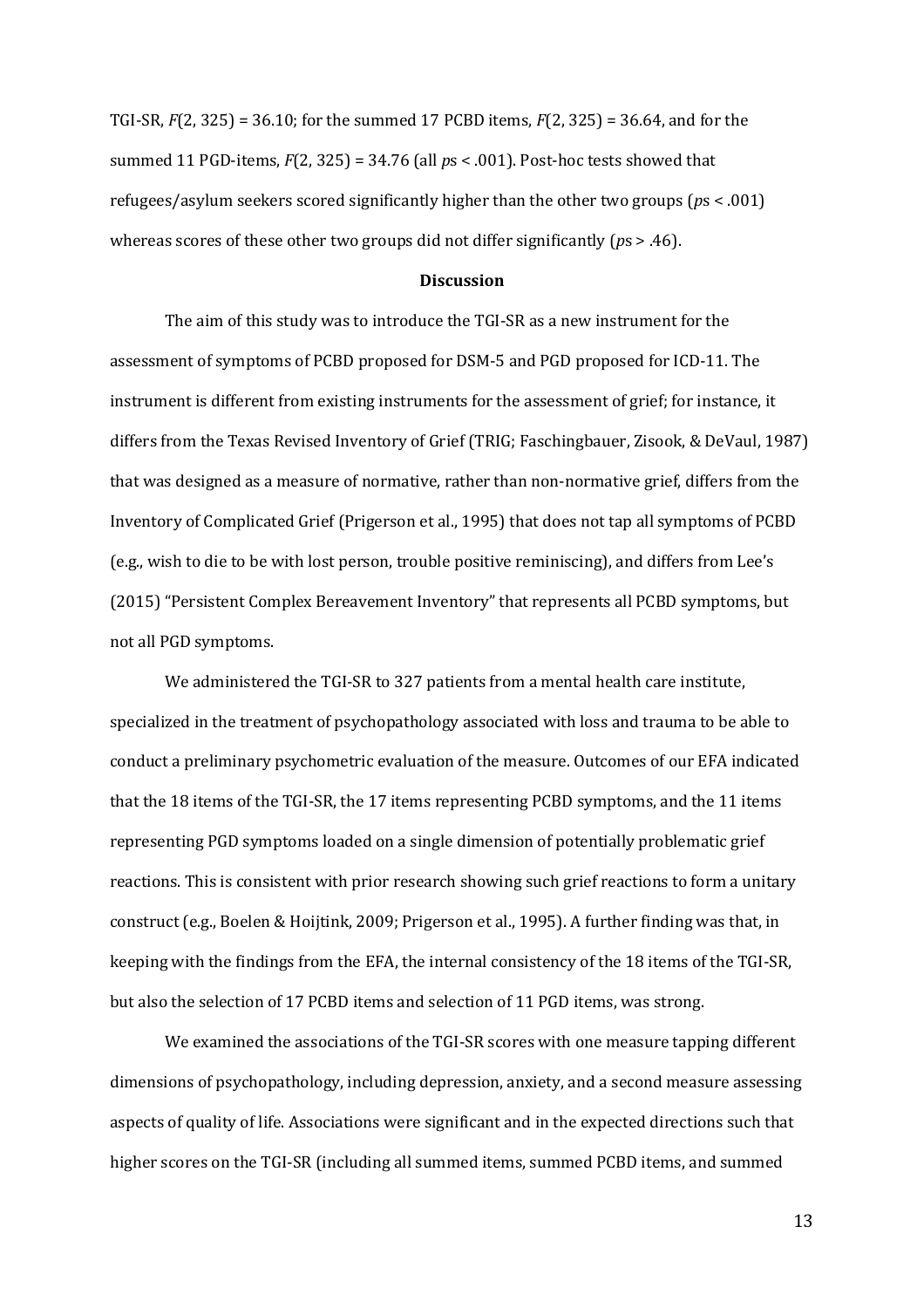PGD items) coincided with higher scores on indices of psychopathology and lower scores on indices of quality of life. The findings attest to the concurrent validity of the TGI-SR. The TGI-SR was also found to differentiate between participants who had suffered at least one loss due a violent/unnatural cause (generally yielding considerably more distress compared to other losses; cf. Kristensen et al., 2012) and participants who reported that they had not suffered violent/unnatural loss. In addition, higher TGI-SR scores were reported by participants who had reported more than one loss compared to those who had suffered one loss. These findings provide preliminary evidence supporting the construct validity of the TGI-SR. Confirmatory factor analyses showed that models in which symptoms tapped by the TGI-SR and symptoms of depression loaded on two factors was superior to a unitary model; these findings accord with prior evidence that symptoms of potentially problematic grief are distinct from symptoms of depression (see e.g., Prigerson & Jacobs, 2001) and provide preliminary evidence supporting the discriminant validity of the TGI-SR.

Exploratory analyses focusing on socio-demographic correlates of scores on the TGI-SR indicated that younger participants had higher TGI-SR scores. Moreover, it was found that, of the three patient groups included in our study (i.e., professional related traumatized patients, refugees/migrants, others), refugees/asylum seekers had the highest scores. These findings are not totally unexpected, taking into account prior findings of elevated rates of grief in refugee and non-western conflict-affected populations (e.g, Morina, Rudari, Bleichhardt, & Prigerson, 2010; Schaal , Jacob, Dusingizemungu, & Elbert, 2010).

We examined the number of people meeting criteria for a provisional PCBD diagnosis and for a provisional PGD diagnosis, treating TGI-SR items rated as 4="frequently" or 5="always" as a symptom endorsed, and then follow the DSM-5 based diagnostic rule for PCBD, and Prigerson et al.'s (2009) scoring rule for PGD. In total 17.7% met criteria for a provisional PCBD diagnosis and 15.6% for a provisional PGD diagnosis, with the pairwise agreement between the two diagnoses being "substantial" (Kappa = 0.86). Prevalence rates were lower that could be expected in a treatment seeking sample; this could be due to our reliance on a strict criterion for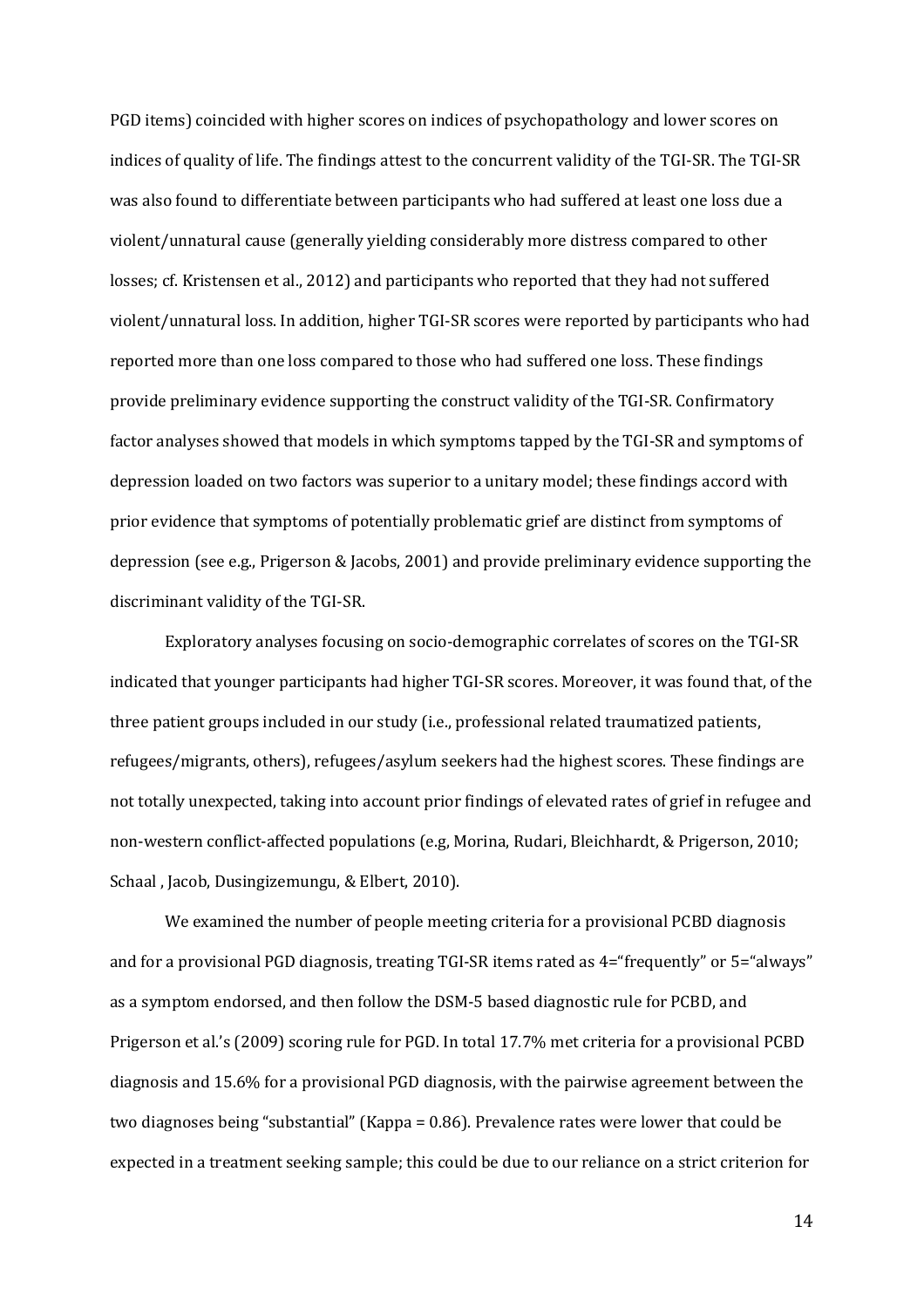item endorsement (4="frequently" or 5="always"). In addition, it could be due to the fact that grief-related psychopathology is not always well recognized in primary care, and may therefore be underrepresented in the population referred to Centrum '45 (cf. Lichtenthal et al., 2011). Notably though, more valid determination of prevalence rates of PCBD and PGD requires the use of clinical interviews.

There are several other caveats that should be considered. First, items of an existing measure of problematic grief—the ICG (Prigerson et al., 1995)—were taken as a starting point for the development of the TGI-SR. The ICG has repeatedly been found to be a valid tool and much of the research underlying PCBD and PGD was performed using this scale. Although our reliance on this ICG in developing the TGI-SR likely strengthened its content validity, one could argue that developing an entirely new scale using gold standard procedures (e.g., starting with a large pool of newly formulated items, testing their performance in the entire target population, and selecting the most reliable and valid items) would yield an instrument with even better content and construct validity. Secondly, analyses were conducted using a heterogeneous clinical sample, which limits the generalization to other, both clinical and non-clinical bereaved groups. Validation of the TGI-SR in the general population and other groups is needed. Thirdly, we only evaluated limited aspects of validity; future research is needed to explore—among other things—the association of TGI-SR scores with other indices of psychopathology (to further examine concurrent validity), and with other measures of grief (to further examine convergent and divergent validity). A fourth limitation is that we used self-reported scores on the TGI-SR to determine whether or not participants met criteria for PCBD and criteria for PGD. Importantly, future research should include validated clinical interviews to establish absence or presence of PCBD and PGD—in order for a more reliable determination of prevalence rates of PCBD and PGD, and in order to further examine cut-off scores for "caseness" of PCBD and PGD. The prevalence rates and cut-off score reported in the current study must remain tentative, pending such future research, preferable in heterogeneous samples of bereaved individuals. Finally, the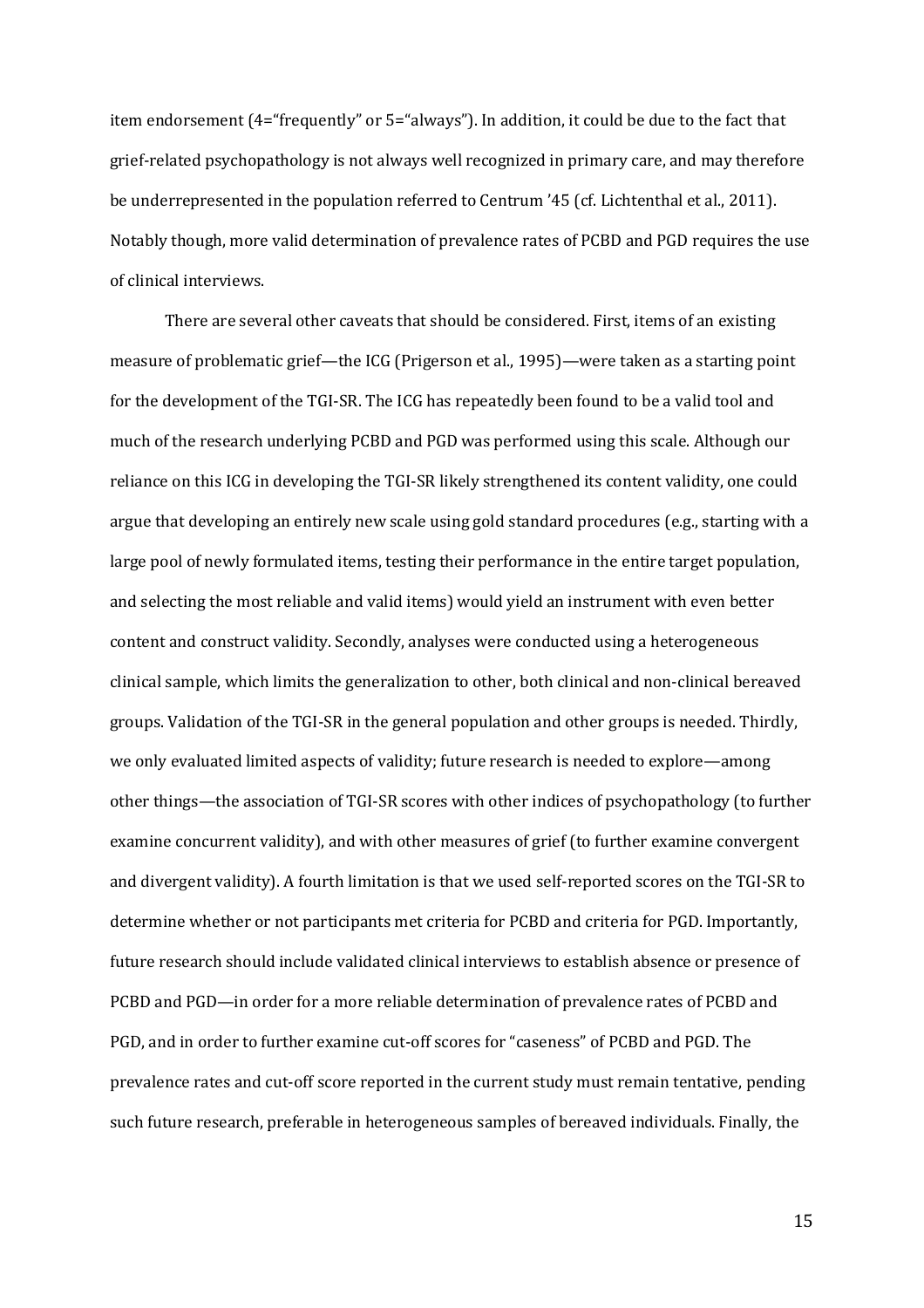current study evaluated the Dutch version of the TGI-SR; therefore, evaluation of versions in other languages is an additional topic for further research.

Notwithstanding these considerations, this study provides preliminary evidence that the TGI-SR is a reliable, valid, and useful measure to assess the severity of symptoms of PCBD (included in DSM-5) and PGD (to be included in ICD-11) in clinical and research settings.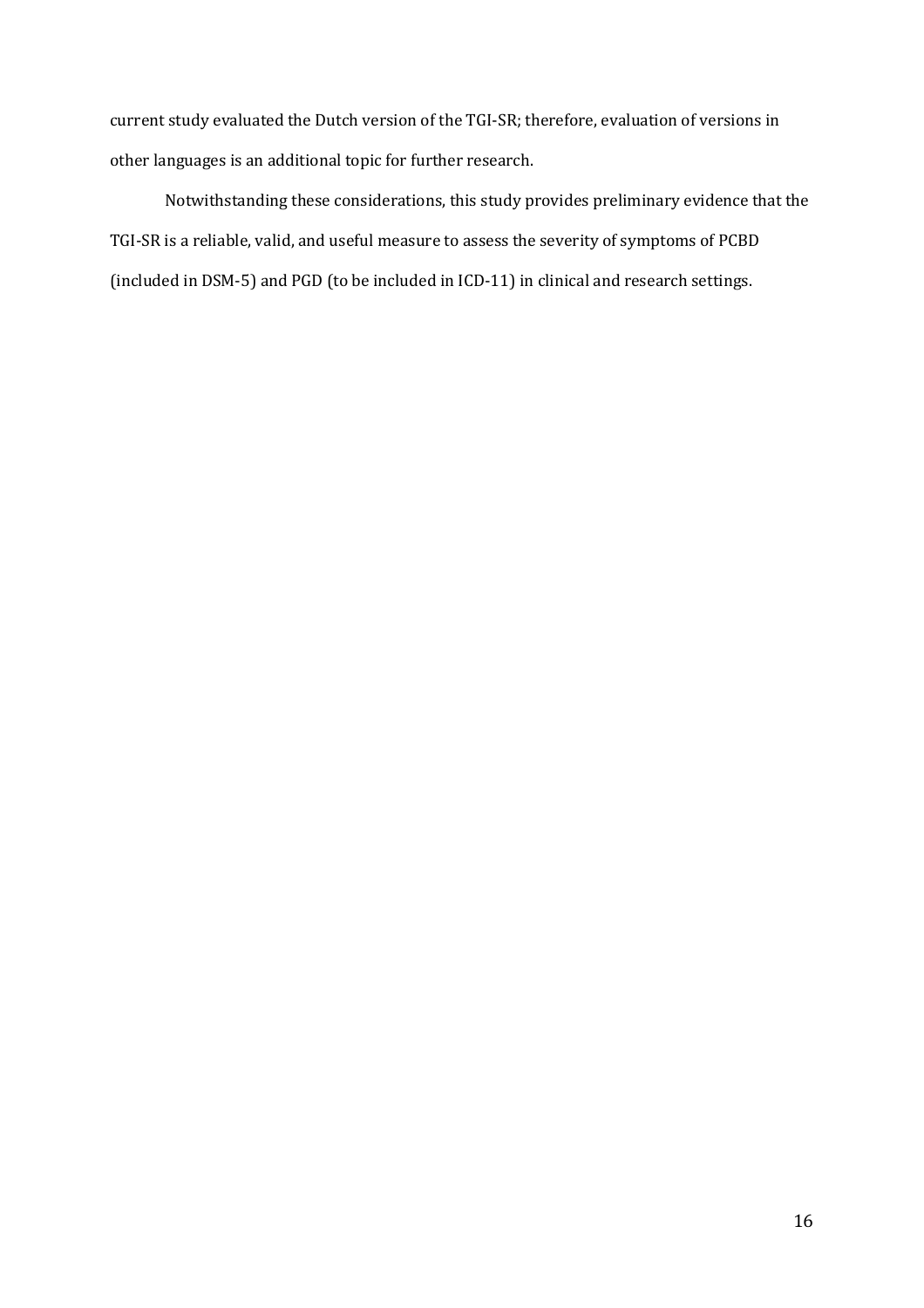## **References**

- American Psychiatric Association (2013). Diagnostic and Statistical Manual of Mental Disorders (5th ed.). Washington, DC: Author.
- Arbuckle, J. L. (2014). Amos 23.0 User's Guide. Chicago: IBM SPSS.
- Boelen, P. A., van den Bout, J., de Keijser, J., & Hoijtink, H. (2003). Reliability and validity of the Dutch version of the Inventory of Traumatic Grief. Death Studies, 27, 227–247.
- Boelen, P. A., & Hoijtink, H. (2009). An item response theory analysis of a measure of complicated grief. Death Studies, 33, 101–129.
- Boelen, P. A., & Prigerson, H. G. (2012). Commentary on the inclusion of Persistent Complex Bereavement-Related Disorder in DSM-5. Death Studies, 36, 771-794.
- Derogatis, L. R. (1983). SCL-90-R: Administration, scoring, and procedures, Manual II. (2nd ed.). Towson, MD: Clinical Psychometric Research.
- Derogatis, L. & Melisaratos, N. (1983). The Brief Symptom Inventory: An introductory report. Psychological Medicine, 13, 595-605.
- De Beurs, E. (2004). Brief symptom inventory. Handleiding. Leiden (Netherlands): Pits Publishers.
- Faschingbauer,T. R., Zisook, S., & DeVaul, R. (1987). The Texas Revised Inventory of Grief. In S. Zisook (Ed.), Biopsychosocial aspects of bereavement (pp.127-138).Washington DC: American Psychiatric Press.
- Fletcher, R. H., Fletcher, S.W., & Wagner, E. H. (1996). Clinical epidemiology: The essentials (3rd ed.). Baltimore: Williams &Wilkins.
- Kristensen, P., Weisæth, L., & Heir, T. (2012). Bereavement and mental health after sudden and violent losses: A review. Psychiatry, 75, 76-97.
- Landis, J. R. & Koch, G. G. (1977). The measurement of observer agreement for categorical data. Biometrics, 33, 159–174.
- Lee, S. A. (2015) The Persistent Complex Bereavement Inventory: A measure based on the DSM-5. Death Studies, 39, 399-410.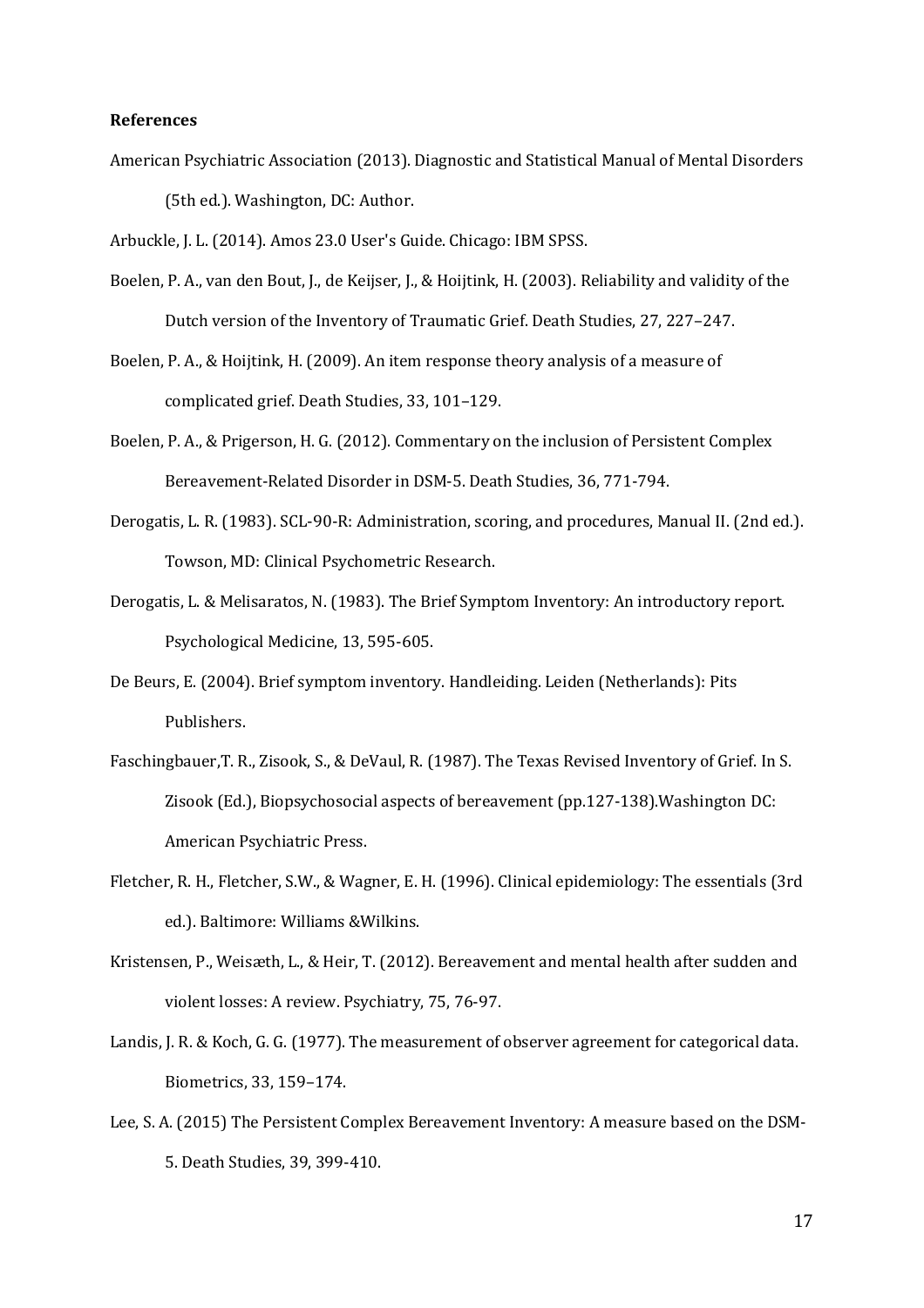- Lichtenthal, W. G., Nilsson, M., Kissane, D. W., Breitbart, W., Kacel, E., Jones, E. C., & Prigerson, H. G. (2011). Underutilization of mental health services among bereaved caregivers with prolonged grief disorder. Psychiatric Services 62, 1225–1229
- Maercker, A., Brewin, C. R., Bryant, R. A., Cloitre, M., van Ommeren, M., Jones, L. M., . . . Reed, G. M. (2013). Diagnosis and classification of disorders specifically associated with stress: Proposals for ICD-11. World Psychiatry, 12, 198–206. doi:10.1002/wps.20057
- Morina, N., Rudari, V., Bleichhardt, G., & Prigerson, H. G. (2010). Prolonged grief disorder, depression, and posttraumatic stress disorder among bereaved Kosovar civilian war survivors: a preliminary investigation. International Journal of Social Psychiatry, 56, 288–297.
- Muthén, L.K. and Muthén, B.O. (1998-2015). Mplus User's Guide. Seventh Edition. Los Angeles, CA: Muthén & Muthén
- Prigerson, H. G., Horowitz, M. J., Jacobs, S. C., Parkes, C. M., Aslan, M., Goodkin, K., Raphael, B., Marwit, S. J., Wortman, C., Neimeyer, R., Bonanno, G. A., Block, S. D., Kissane, D., Boelen, P. A., Maercker, A., Litz, B. T., Johnson, J. G., First, M. B., & Maciejewski, P. K. (2009). Prolonged grief disorder: Psychometric validation of criteria proposed for DSM-V and ICD-11. PLoS Medicine 6(8): e1000121.
- Prigerson, H. G., & Jacobs, S. C. (2001). Traumatic grief as a distinct disorder: A rationale, consensus criteria, and a preliminary empirical test. In M. S. Stroebe, R. O. Hansson, W. Stroebe, & H. A. W. Schut (Eds.), Handbook of bereavement research: consequences, coping, and care (pp. 613–647). Washington, DC: American Psychological Association Press.
- Prigerson, H. G., Maciejewski, P. K., Reynolds, C. F., Bierhals, A. J., Newsom, J. T., Fasiczka, A., Frank, E., Doman, J., & Miller, M. (1995). Inventory of complicated grief: A scale to measure maladaptive symptoms of loss. Psychiatry Research, 59, 65–79.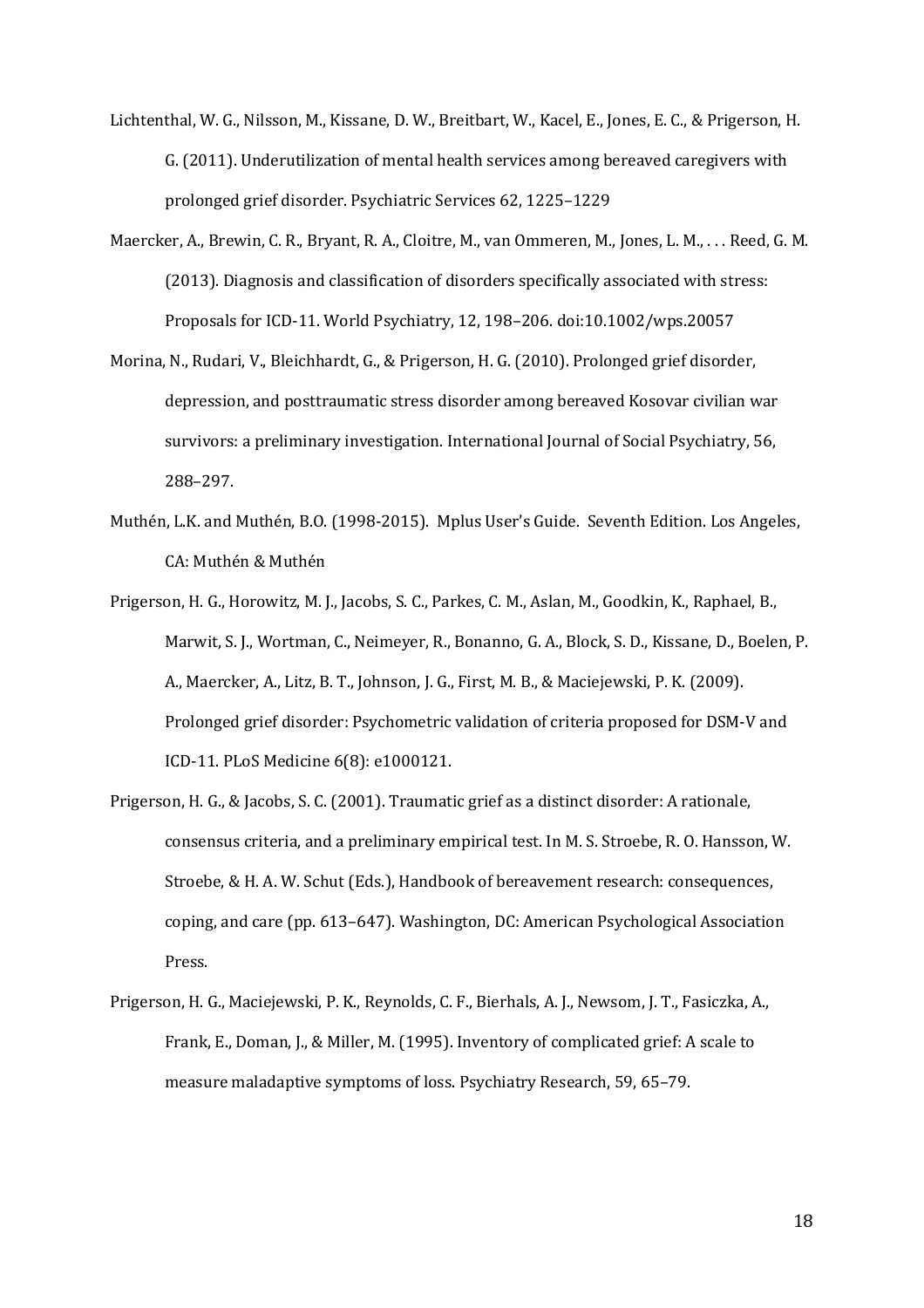- Prigerson, H. G., Shear, M. K., Jacobs, S. C., Reynolds III, C. F., Maciejewski, P. K, Davidson, J. T. R., … Zisook, S. (1999). Consensus criteria for traumatic grief. British Journal of Psychiatry, 174, 67–73.
- Schaal, S., Jacob, N., Dusingizemungu, J. P., & Elbert, T. (2010). Rates and risks for prolonged grief disorder in a sample of orphaned and widowed genocide survivors. BMC Psychiatry, 10:55.

Shear, M. K. (2015). Complicated grief. New England Journal of Medicine, 372, 153–160.

- Shear, M. K., Simon, N., Wall, M., Zisook, S., Neimeyer, R. A., Duan, N., Reynolds III, C., Lebowitz, B., Sung, S., Ghesquiere, A., Gorscak, B., Clayton, P., Ito, M., Nakajima, S., Konishi, T., Melhem, N., Meert, K., Schiff, M., O'Connor, M., First, M., Sareen, J., Bolton, J., Skritskaya, N., Mancini, A. D., & Keshaviah, A. (2011). Complicated grief and related bereavement issues for DSM-5. Depression and Anxiety, 28, 103–117.
- Skevington, S.M., Lotfy, M., & O'Connell, K. A. (2004). The World Health Organization's WHOQOL-BREF quality of life assessment: psychometric properties and results of the international field trial. Quality of Life Research, 13, 299–310.
- Swets, J. (1988). Measuring the accuracy of diagnostic systems. Science, 240, 1285-1293.
- Wakefield, J. C. (2012). Should prolonged grief be classified as a mental disorder in DSM-5? Journal of Nervous and Mental Disease, 200, 499–511.
- Wijngaards-de Meij, L., Stroebe, M., Schut, H., Stroebe, W., Van den Bout, J., Van der Heijden, P., & Dijkstra, I. (2005). Couples at risk following the death of their child: predictors of grief versus depression. Journal of Consulting and Clinical Psychology, 73, 617-623.
- World Health Organization (1992). International classification of diseases and related health problems, 10th revision. Geneva: World Health Organization.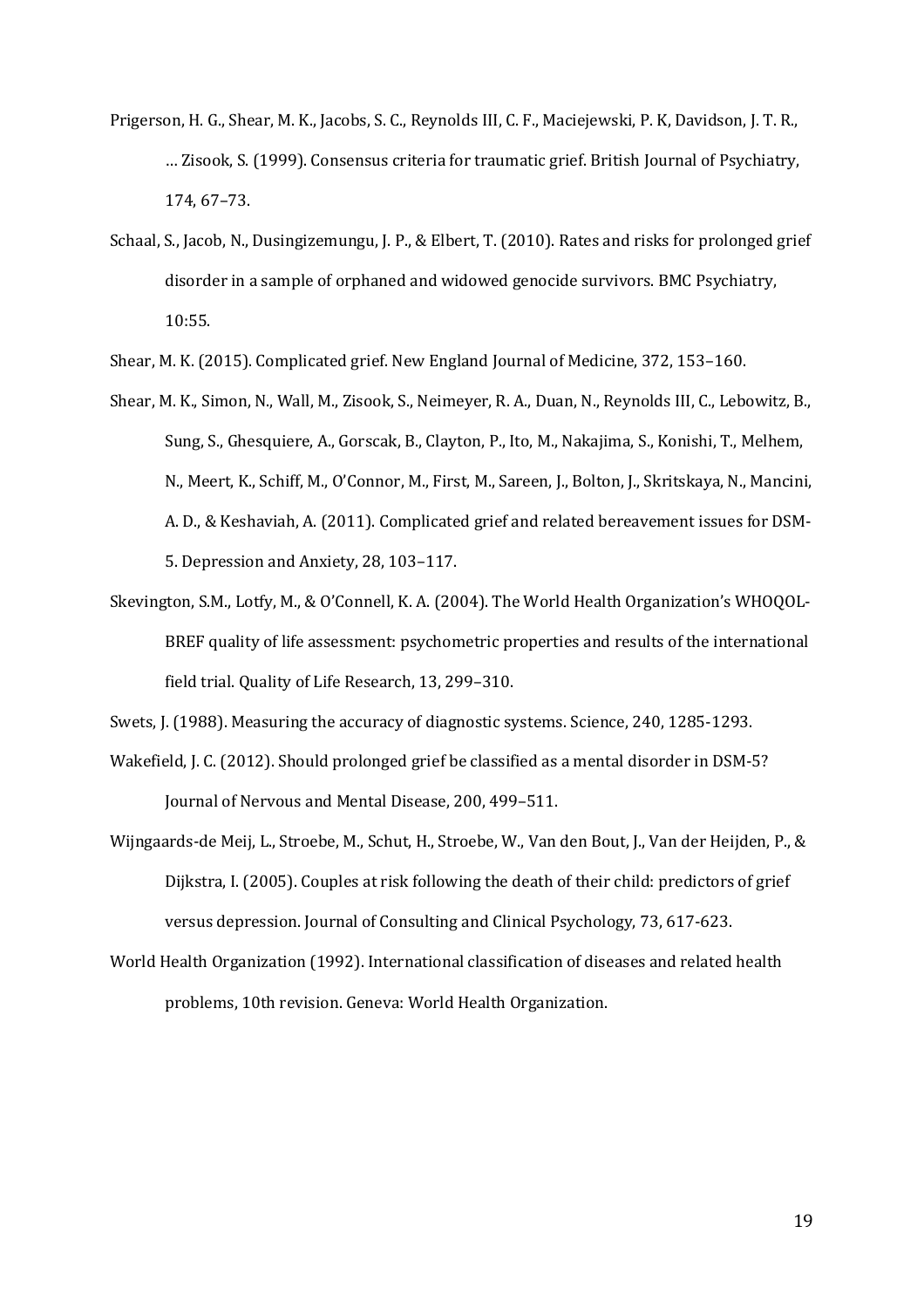Table 1

*Socio-Demographic and Loss-Related Characteristics of the Sample*

| Demographic Characteristics                                |      |               |
|------------------------------------------------------------|------|---------------|
| Gender $(N \,  \, \%)$                                     |      |               |
| Men                                                        | 192  | (58.7)        |
| Women                                                      | 135  | (41.1)        |
| Age (years) $(M(SD))$                                      |      | 50.25 (11.31) |
| Highest education $(N (\%))$                               |      |               |
| Primary/secondary education                                | 178  | (54.4)        |
| Higher education (college/university)                      | 100  | (30.6)        |
| Education was unknown                                      | 49   | (15.0)        |
| Patient group $(N \, (%))$                                 |      |               |
| Profession related trauma                                  | 94   | (28.7)        |
| Refugees/Asylum seekers                                    | 95   | (29.1)        |
| <b>Other</b>                                               | 137  | (41.9)        |
| Country of birth $(N(\%))$                                 |      |               |
| The Netherlands                                            | 178  | (54.4)        |
| Former Yugoslavia                                          | 25   | (7.7)         |
| Indonesia                                                  | 23   | (7.1)         |
| Iraq                                                       | 17   | (5.2)         |
| Iran                                                       | 16   | (4.9)         |
| Afghanistan                                                | 15   | (4.6)         |
| Other county                                               | 43   | (13.1)        |
| County unknown                                             | 10   | (3.1)         |
| <b>Loss Characteristics</b>                                |      |               |
| Number of losses $(M(SD))$                                 | 4.48 | (2.72)        |
| Number of losses $(N(\%))$                                 |      |               |
| <b>One</b>                                                 | 47   | (14.4)        |
| Two                                                        | 45   | (13.8)        |
| Three                                                      | 43   | (13.1)        |
| Four                                                       | 50   | (15.3)        |
| Five                                                       | 35   | (10.7)        |
| Six                                                        | 26   | (8.0)         |
| Seven                                                      | 33   | (10.1)        |
| Eight                                                      | 23   | (7.0)         |
| Nine                                                       | 13   | (4.0)         |
| Ten or more                                                | 12   | (3.7)         |
| At least one loss due to violent/unnatural cause $(N(\%))$ |      |               |
| No                                                         | 161  | (49.2)        |
| Yes                                                        | 166  | (50.8)        |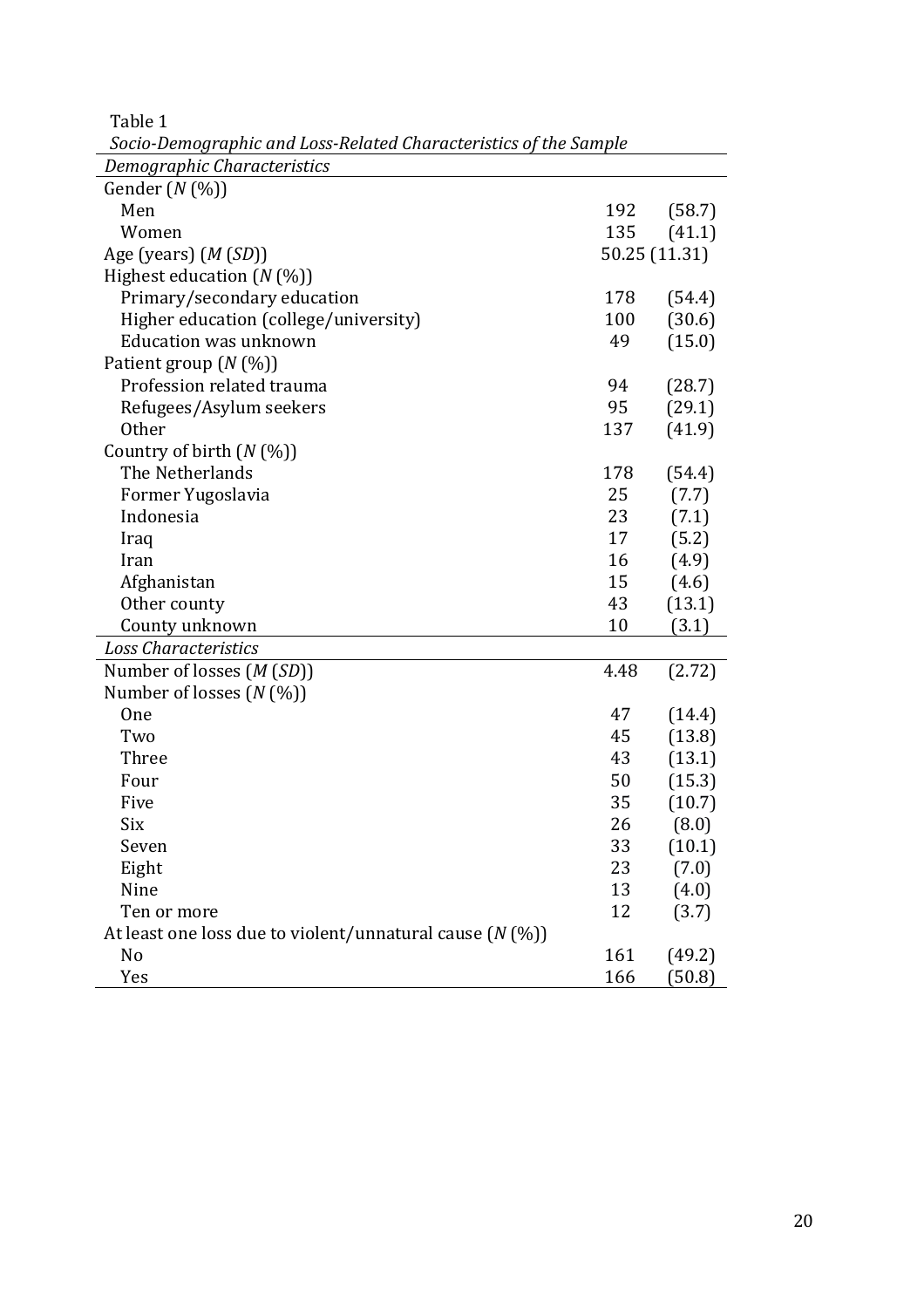|              | nchis of the Traditiatic drief hiventory sen neport version [Tur siv] and summary of Factor Amaryses<br>All TGI- |          |          | The 17 PCBD-items | The 11 PGD-items |                |
|--------------|------------------------------------------------------------------------------------------------------------------|----------|----------|-------------------|------------------|----------------|
|              |                                                                                                                  | SR items |          |                   |                  |                |
|              |                                                                                                                  | Factor   | Factor   | <b>PCBD</b>       | Factor           | PGD            |
|              |                                                                                                                  | loadings | loadings | Criterio          | loadings         | Criterio       |
|              |                                                                                                                  |          |          | n                 |                  | n              |
| $\mathbf{1}$ | I had intrusive thoughts and images associated with his/her death.                                               | .76      | .76      | <b>B3</b>         |                  |                |
| 2            | I experienced intense emotional pain, sorrow, or pangs of grief.                                                 | .78      | .78      | <b>B2</b>         |                  | $\blacksquare$ |
| 3            | I felt a strong longing or yearning for the deceased.                                                            | .72      | .72      | <b>B1</b>         | .70              | $\, {\bf B}$   |
| 4            | I felt confusion about one's role in life, or a diminished sense of one's<br>identity.                           | .64      | .65      | C11               | .62              | C <sub>1</sub> |
| 5            | I had trouble to accept the loss.                                                                                | .81      | .80      | C <sub>1</sub>    | .83              | C <sub>2</sub> |
| 6            | I avoided places, objects or thoughts reminding me of his/her death                                              | .57      | .57      | C <sub>6</sub>    | .59              | C <sub>3</sub> |
| 7            | I found it difficult to trust others.                                                                            | .67      | .68      | C8                | .66              | C <sub>4</sub> |
| 8            | I felt bitter or anger about the loss.                                                                           | .81      | .80      | C <sub>4</sub>    | .82              | C <sub>5</sub> |
| 9            | I experienced difficulty to move on with my life (e.g., pursue                                                   | .81      | .81      | C12               | .82              | C6             |
|              | friendships, activities).                                                                                        |          |          |                   |                  |                |
| 10           | I felt numb over the loss.                                                                                       | .78      | .78      | C <sub>2</sub>    | .79              | C <sub>7</sub> |
| 11           | I felt that life is meaningless or empty without the deceased.                                                   | .80      | .80      | C10               | .80              | C8             |
| 12           | I felt shocked or stunned by his/her death.                                                                      | .76      |          |                   | .78              | C <sub>9</sub> |
| 13           | I noticed that my functioning (in occupational functioning, private life,                                        | .82      | .82      | D                 | .81              | E              |
|              | and/or social life) was seriously impaired as a result of his/her death.                                         |          |          |                   |                  |                |
|              | 14 I had intrusive thoughts and images associated with the                                                       | .77      | .77      | <b>B4</b>         |                  |                |
|              | circumstances of his/her death.                                                                                  |          |          |                   |                  |                |
| 15           | I had difficulties with positive reminiscing about the deceased.                                                 | .58      | .58      | C <sub>3</sub>    |                  |                |
| 16           | I had maladaptive appraisals about myself in relation to the deceased                                            | .52      | .53      | C <sub>5</sub>    |                  |                |
|              | or the death (e.g., self-blame).                                                                                 |          |          |                   |                  |                |
| 17           | I experienced a desire to die in order to be with the deceased.                                                  | .65      | .66      | C <sub>7</sub>    |                  |                |
| 18           | I felt alone or detached from other people.                                                                      | .69      | .70      | C <sub>9</sub>    |                  |                |

## Table 2 Items of the Traumatic Grief Inventory-Self Report version (TGI-SR) and Summary of Factor Analyses

*Note.* Factor loadings are all geomin rotated loadings, significant at the 5% level.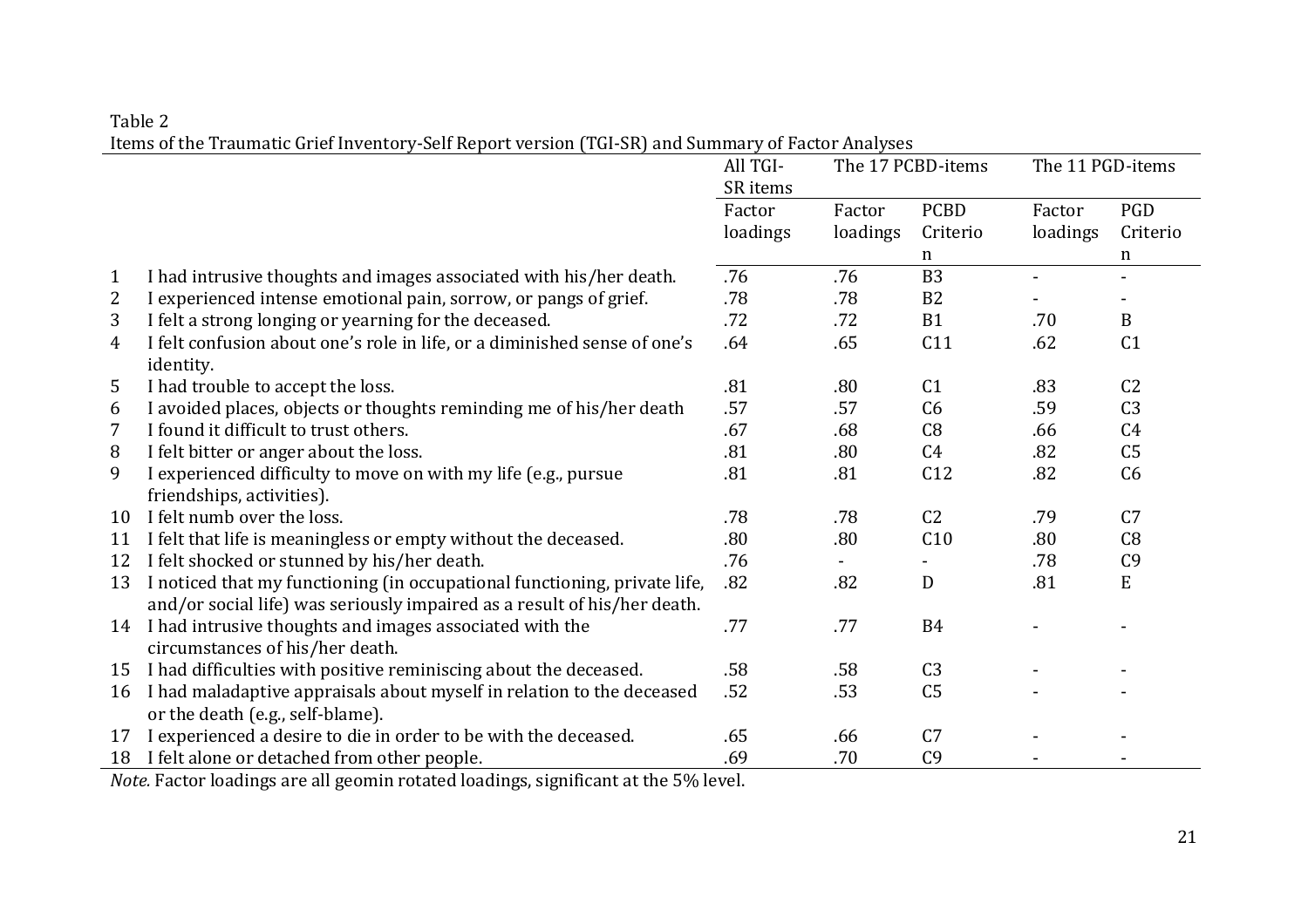PCBD = Persistent Complex Bereavement Disorder. PGD = Prolonged Grief Disorder. TGI-SR = Traumatic Grief Inventory-Self Report version.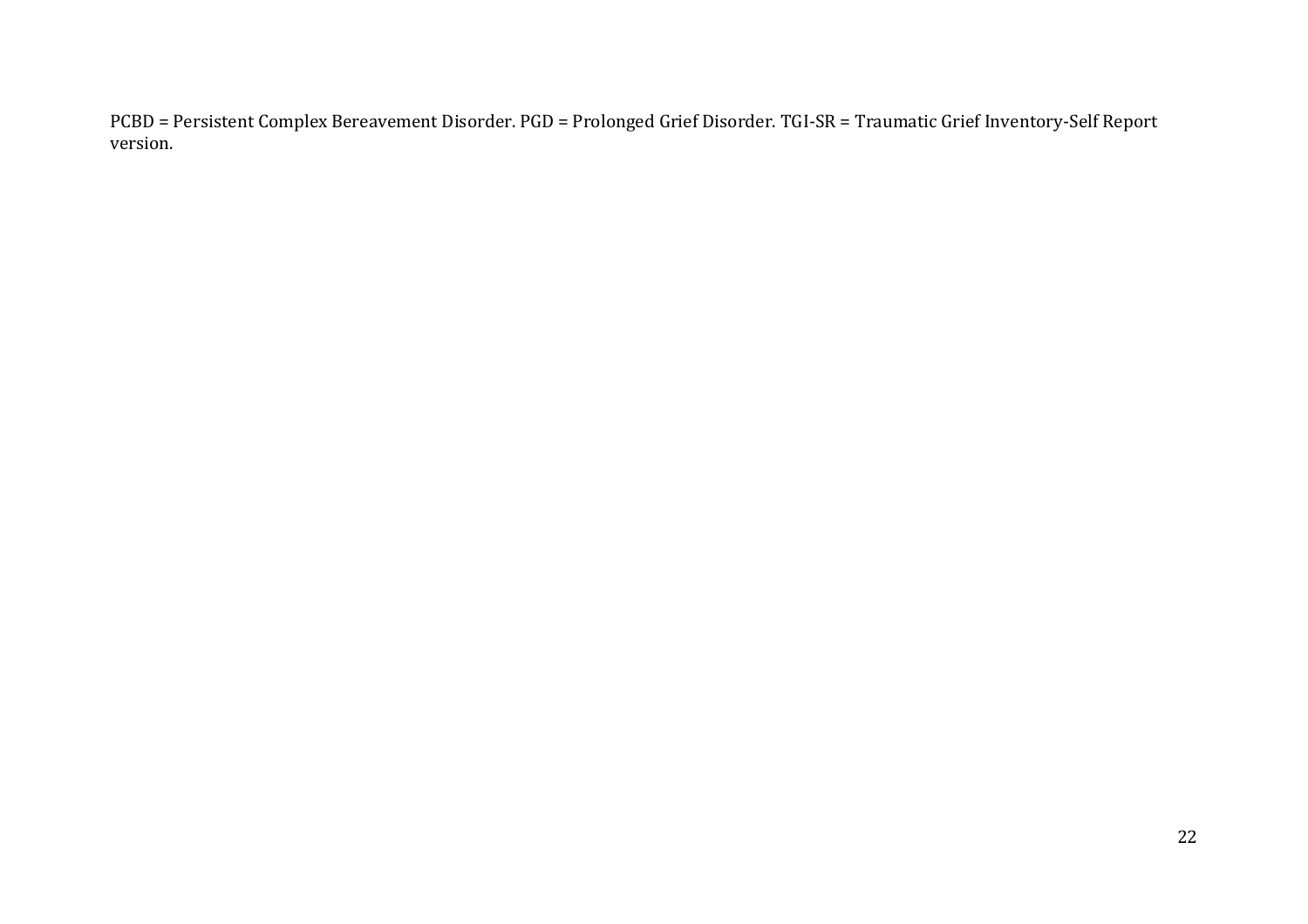|                                          | Summed    | Summed  | Summed        |
|------------------------------------------|-----------|---------|---------------|
|                                          | 18 TGI-SR | 17 PCBD | <b>11 PGD</b> |
|                                          | items     | items   | items         |
| <b>Brief Symptom Inventory</b>           |           |         |               |
| Somatization                             | $.54*$    | $.54*$  | $.53*$        |
| Obsessive-compulsivity                   | $.49*$    | $.49*$  | $.48*$        |
| Interpersonal sensitivity                | $.51*$    | $.51*$  | $.49*$        |
| Depression                               | $.48*$    | $.48*$  | $.46*$        |
| Anxiety                                  | $.54*$    | $.54*$  | $.52*$        |
| Hostility                                | $.37*$    | $.37*$  | $.37*$        |
| Phobic anxiety                           | $.50*$    | $.50*$  | $.49*$        |
| Paranoid ideation                        | $.48*$    | $.49*$  | $.47*$        |
| Psychoticism                             | $.54*$    | $.54*$  | $.52*$        |
| Total score                              | $.58*$    | $.58*$  | $.56*$        |
| <b>World Health Organization Quality</b> |           |         |               |
| of Life BREF                             |           |         |               |
| Psychological health                     | $-43*$    | $-44*$  | $-41*$        |
| Physical health                          | $-46*$    | $-46*$  | $-46*$        |
| Social relationships                     | $-34*$    | $-.34*$ | $-34*$        |
| Environment                              | $-43*$    | $-43*$  | $-44*$        |

Table 3 *Correlations Between TGI-SR Scores and Psychopathology and Quality of Life*

*Note.* Correlations with the BSI were based on *n* = 311. Correlations of the World Health Organization Quality of Life BREF were based on *n* = 284.

PCBD = Persistent Complex Bereavement Disorder. PGD = Prolonged Grief Disorder.

TGI-SR = Traumatic Grief Inventory Self-Report version.

 $* p < .001.$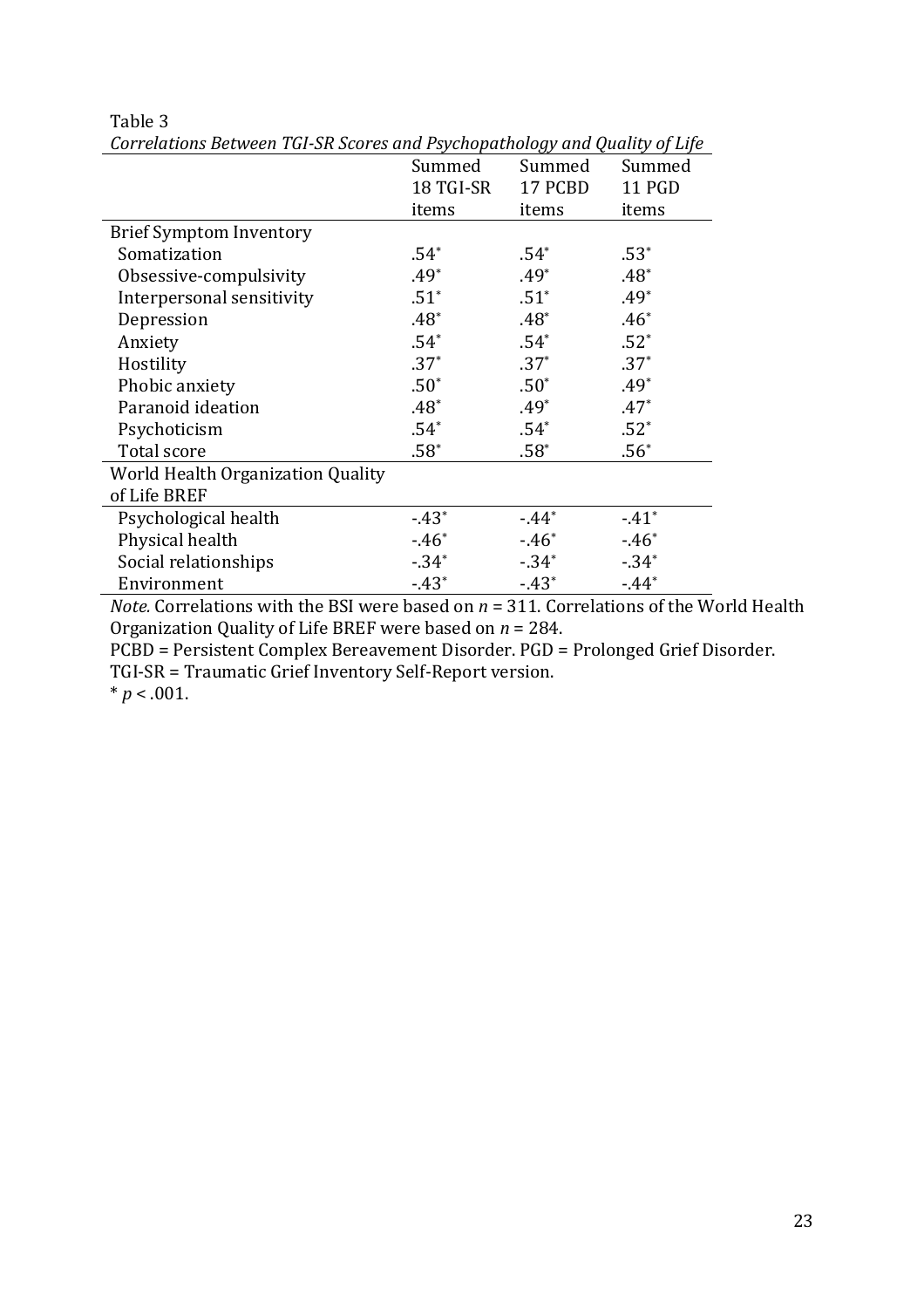## Table 4

|                                | Meeting criteria for provisional PCBD diagnosis? |           |                  |           | Meeting criteria for provisional PGD diagnosis? |                |           |            |           |         |
|--------------------------------|--------------------------------------------------|-----------|------------------|-----------|-------------------------------------------------|----------------|-----------|------------|-----------|---------|
|                                | N <sub>O</sub>                                   |           | <b>YES</b>       |           |                                                 | N <sub>O</sub> |           | <b>YES</b> |           |         |
| <b>Brief Symptom Inventory</b> | M                                                | <b>SD</b> | $\boldsymbol{M}$ | <b>SD</b> | t                                               | M              | <b>SD</b> | M          | <b>SD</b> | $t\,$   |
| Somatization                   | 1.09                                             | 0.86      | 2.24             | 0.96      | $8.68*$                                         | 1.11           | 0.87      | 2.20       | 0.99      | $8.01*$ |
| Obsessive-compulsivity         | 1.87                                             | 0.99      | 3.00             | 0.78      | $9.21*$                                         | 1.90           | 1.01      | 2.90       | 0.84      | $6.72*$ |
| Interpersonal sensitivity      | 1.50                                             | 0.95      | 2.57             | 0.94      | $7.56*$                                         | 1.54           | 0.96      | 2.43       | 1.03      | $6.07*$ |
| Depression                     | 1.63                                             | 0.98      | 2.68             | 0.88      | $7.29*$                                         | 1.67           | 0.99      | 2.55       | 0.95      | $5.86*$ |
| Anxiety                        | 1.68                                             | 0.95      | 2.79             | 0.96      | $7.77*$                                         | 1.71           | 0.97      | 2.71       | 0.98      | $6.78*$ |
| Hostility                      | 1.24                                             | 0.92      | 1.89             | 0.94      | $4.66*$                                         | 1.26           | 0.94      | 1.79       | 0.94      | $3.69*$ |
| Phobic anxiety                 | 1.36                                             | 1.08      | 2.57             | 1.00      | $7.57*$                                         | 1.40           | 1.10      | 2.40       | 1.07      | $6.00*$ |
| Paranoid ideation              | 1.49                                             | 1.00      | 2.49             | 0.94      | $6.76*$                                         | 1.51           | 1.00      | 2.46       | 0.99      | $6.23*$ |
| Psychoticism                   | 1.27                                             | 0.84      | 2.43             | 0.89      | $9.03*$                                         | 1.31           | 0.85      | 2.31       | 1.00      | $7.46*$ |
| Total score                    | 1.46                                             | 0.80      | 2.51             | 0.72      | 8.93*                                           | 1.49           | 0.82      | 2.44       | 0.78      | $7.73*$ |
| World Health                   |                                                  |           |                  |           |                                                 |                |           |            |           |         |
| Organization Quality of        |                                                  |           |                  |           |                                                 |                |           |            |           |         |
| Life BREF                      |                                                  |           |                  |           |                                                 |                |           |            |           |         |
| Psychological health           | 42.76                                            | 15.48     | 27.56            | 13.66     | $6.09*$                                         | 42.36          | 15.46     | 28.76      | 15.50     | $5.21*$ |
| Physical health                | 50.58                                            | 18.72     | 31.76            | 13.93     | $6.35*$                                         | 50.26          | 18.72     | 32.25      | 14.99     | $6.84*$ |
| Social relationships           | 49.38                                            | 19.59     | 37.79            | 17.85     | $3.61*$                                         | 49.01          | 19.59     | 38.67      | 18.62     | $3.01*$ |
| Environment                    | 60.02                                            | 14.80     | 48.72            | 14.40     | $4.68*$                                         | 59.82          | 14.83     | 49.14      | 14.82     | $4.27*$ |

*Differences in Psychopathology and Quality of Life Between People Meeting/Not Meeting Provisional PCBD and PGD Diagnoses*

*Note.* Analyses with the BSI were based on *n* = 311. Analyses with the World Health Organization Quality of Life BREF were based on *n* = 284. PCBD = Persistent Complex Bereavement Disorder. PGD = Prolonged Grief Disorder. TGI-SR = Traumatic Grief Inventory Self-Report version.

 $* p < .001.$